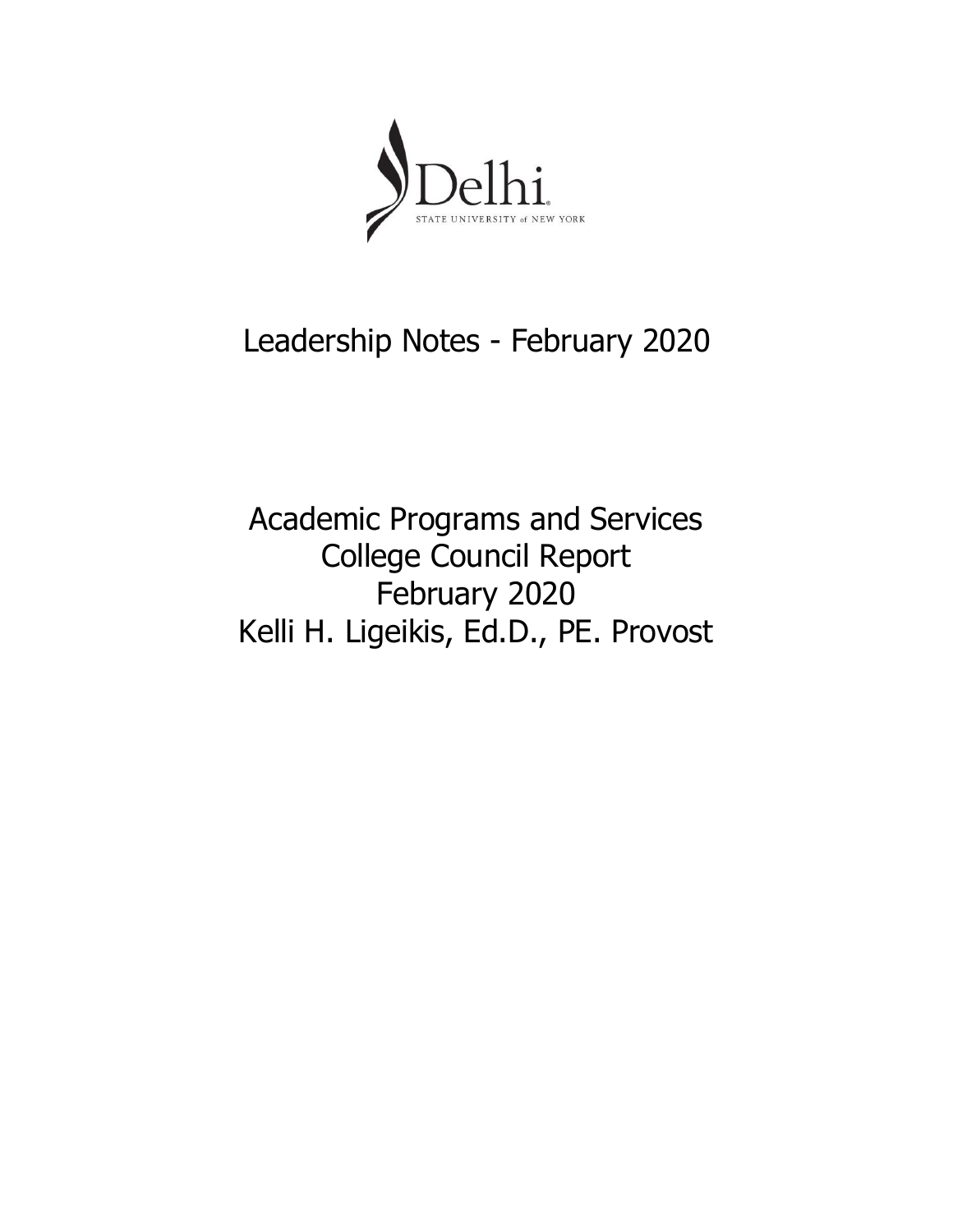## **School of Veterinary and Applied Sciences Bret Meckel, Dean**

Veterinary Sciences

- Elizabeth Frisbee attended SUNY SAIL Winter Leadership Retreat 2020: Leading Culturally Intelligent and Inclusive Campuses.
- Cage washer renovation project nearing completion and will be operational around the beginning of semester.
- Final adoption numbers: 11 out of 12 beagles in colony were adopted and last one is in Foster care (hopefully to be adopted soon); seven colony cats adopted.
- Former campus Guiding Eyes for the Blind (GEB) puppy, Chandler, now a breeding dog for GEB. His first litter was born this fall and a new GEB puppy from the litter will be coming to campus in February.
- Barry Tech Career Day attended by Katie Murphy and Lisa Kaschak, one male applied and will most likely be accepted in February.
- Katie Murphy and Lisa Kaschak went to Broome-Tioga BOCES in Binghamton and spoke with 3rd/4th year classes. They are planning a visit to campus in the spring.
- Software to track Veterinary Science Technology Essential skills, "Trajecsys," utilized in all first year VETS courses.
- Veterinary software AVImark, used exclusively to keep digital records of all animals used in Veterinary Science in efforts to go paperless.
- Delaware County 4-H Outreach hosted by SUNY Delhi Equine Club at the College Farm.
- Two successful dog washes offered during the fall semester creating excellent community relations.

## Applied Sciences - Plant Sciences

- The new Special Projects Class in the Golf & Sports Turf Program started/completed several projects on The College Golf Course at Delhi. These included a bunker renovation on #10; two target greens added to practice facility; and the expansion of practice tee facility with an irrigation lateral installed along with tree removal.
- A landscape design for the entry plaza of Bush Hall was prepared by Horticulture student Carly Pitt and submitted to Campus Beautification Committee. Carly also represented SUNY Delhi as a student ambassador at the Landscapes 2019 Conference held in Louisville, Kentucky.
- Horticulture student Mario Malagisi prepared a landscape design for the Pro-shop area/entry to the newly renovated College Golf Course Clubhouse.
- Introduction to Horticulture Class worked on numerous campus related enhancement horticulture projects during the fall 2019 semester. These included: transplanting shrubs from the old entry sign to the agora planting beds, pruning shrubs at the Turf Education Center, perennial garden maintenance at the Turf Education Center, pruning evergreen trees at The College Golf Course at Delhi, planting spring flowering bulbs at the Alumni Hall entry, and cleaning and maintenance of plants in the campus greenhouse.
- Plant Sciences faculty presented about the green industry at numerous career fairs as well as local high schools throughout the fall semester.
- Plant Sciences faculty and staff have promoted program offerings to improve enrollment by creating a new poster for each of the two programs, posting on social media approximately three times a week during the semester and extending in class presentations about careers in the green industry.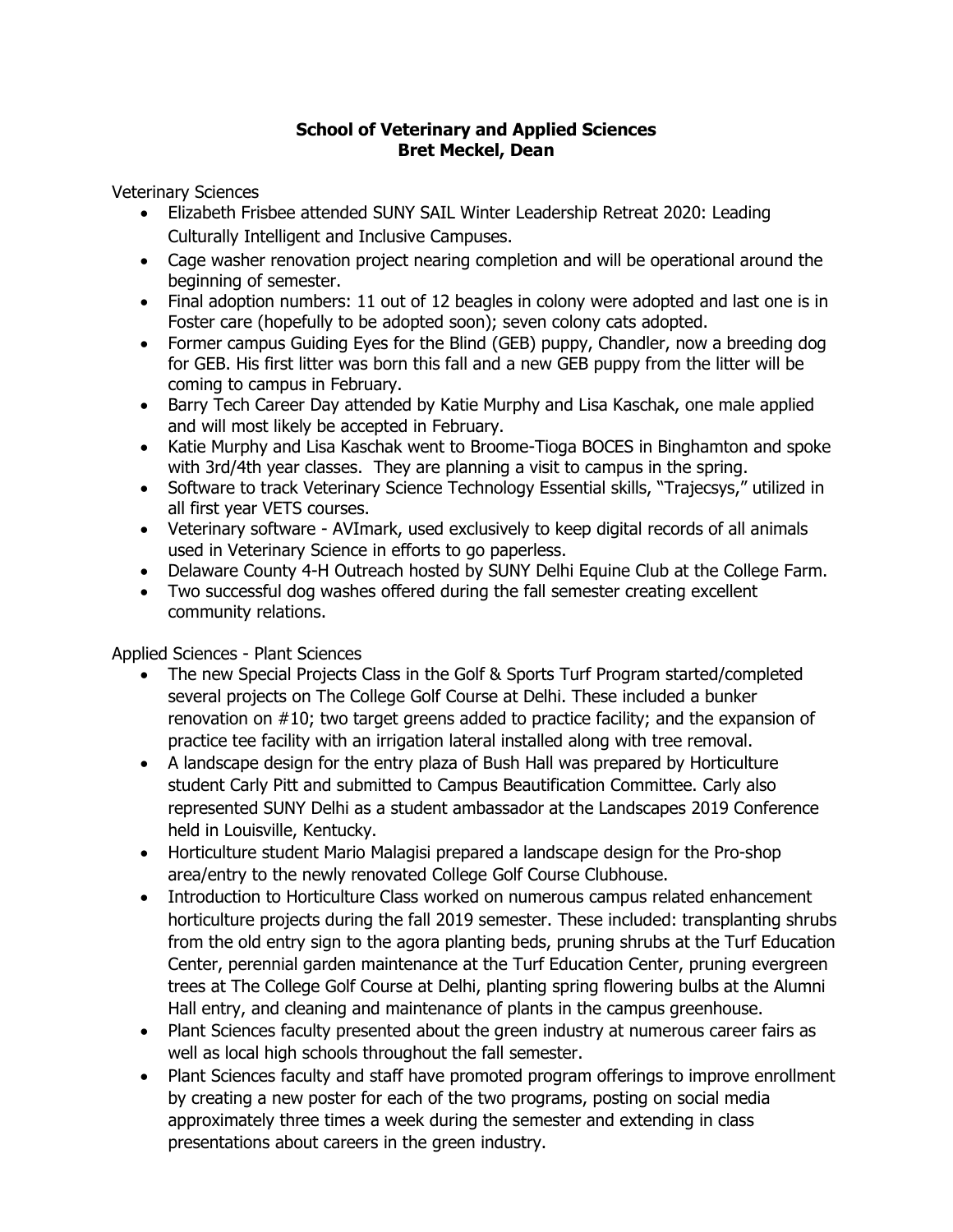- All students in Plant Sciences attended "Winning Fields", an educational day sponsored by the New York State Turfgrass Association, at Double Day Field in Cooperstown.
- The Orientation to Horticulture Class implemented a series of quest speaker initiatives during the fall 2019 semester. In total, nine guest speakers presented various topics about the green industry throughout the semester.
- member, Tom Leahy, came to campus to award the students. • Five Golf and Sports turf students were award New York State Turfgrass Association (NYSTA) scholarships ranging from \$750-\$1,100.00. Alumnus and NYSTA board
- Julia Ward assisted with seasonal interest throughout campus this fall and winter by gathering materials and designing planters.
- The Delhi Turf Club performed various community service including planting and maintenance at the Delhi Village Park, assisting with a drill and fill project at a local golf course, and a baseball infield renovation project at the American Legion in Delhi.

Applied Sciences – Natural Resource Recreation and Sports (NRRS)

- The NRRS program continued to strengthen the working relationship with the EDD (Eric D. Dettenrieder) Memorial Fund by planning and operating three different adaptive sports programs throughout the fall semester.
- Students of the Recreation for Special Populations class completed more than 200 hours of experiential learning by way of the collaborative social recreation program with Robinson Terrace.
- Sports Management students were the guests of the Colgate University Athletic Department for a day of facility tours, athletic administration presentations, and game day event management for a women's ice hockey game versus Ohio State University.

Applied Sciences – Professional Golf Management (PGM)

- Four seniors in the PGM program and Dave Arehart attended the PGA Merchandise Show in January.
- Tom Philion will be attending two regional golf expos this spring (Central New York Golf Show - Turning Stone Resort in February and Empire Golf Expo – Albany in March).
- Jim Lees completed his MS in Sport Management (SUNY Cortland) in December of 2019.
- PGM faculty and students once again offered the Golf in Schools program. During the fall and springs semesters a total of 10 schools in two different counties will benefit from this specialized instruction.

#### **School of Nursing Susan Deane, Dean**

- Susan Deane and Cheryle Levitt attended the MSCHE Convention in Philadelphia, December 9-11, 2019.
- Susan Deane has accepted the invitation to be a member of the University-wide SUNY Online Advisory Committee. She will be one of three academic deans serving on the committee.
- Four Pre-Licensure (PL) students participated in a RAM (Rural Area Medical) trip with Melissa Ackerly in November 2019. This was the first time PL students have participated and it was very well received by the students.
- Three MSN students attended a RAM trip in Maryland in conjunction with U.S. Public Health Service where they met and chatted with U.S. Surgeon General Jerome Adams.
- Susan Deane reviewed one manuscript for NLN Perspectives.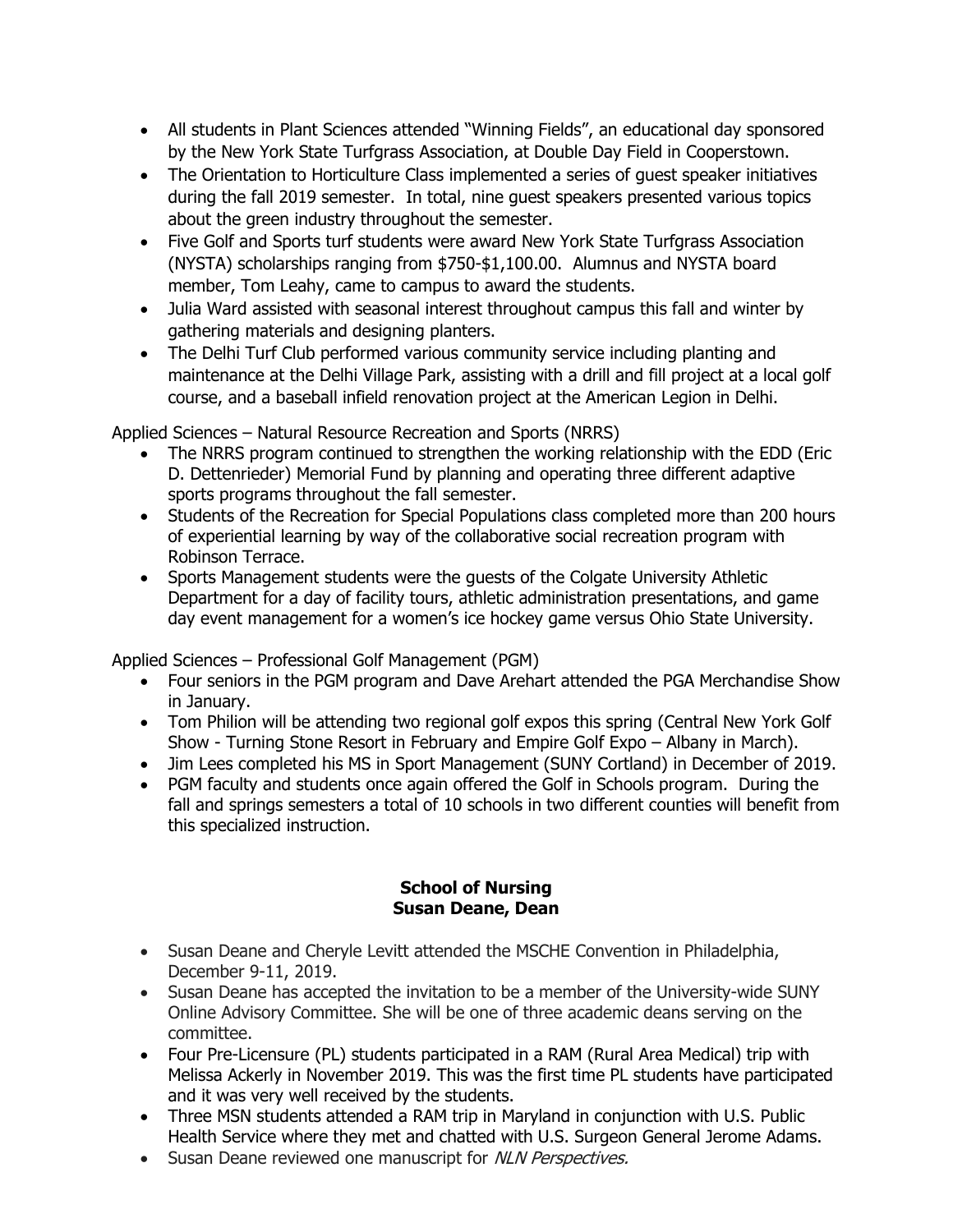• Cheryle Levitt reviewed two manuscripts for the Journal of Nursing Education and Practice.

## **Resnick Library Carrie Fishner, Director**

- Fifty-four instruction sessions were conducted by Librarians for faculty during the fall semester, which means that Librarians had contact with approximately 850 students during class sessions. Several requests have already come in for the spring semester.
- The Resnick Library received a grant of \$7,194.00 from the Coordinated Collection Development Fund through Baker and Taylor to help purchase print items for the library collection this year.
- Librarian Amanda Calabrese had a case study published in the book, Library Services for Online by Joelle E. Pitts, Laura Bonella, Jason M. Coleman, and Adam Wathan, this December.
- Librarians answered over 250 reference questions during the fall semester, via in person, computer chat, email, and phone for students and faculty/staff. Over 400 other questions/contacts were made that included computer/software troubleshooting, directional questions, and helping students with referral questions for campus services.
- The Library hosted the Student Achievement Day Poster winners for each category during finals week and over break, with 10 posters being displayed in the library.
- for students, which included coloring, crafts, and Therapy Dog visits. The Library staff also collaborated with Residence Life and RHA to offer students free 10-minute chair Carrie Fishner organized the annual Stress Less week programming during finals week massages during this programming.

# **Resnick Academic Achievement Center Jeff Stedman Director of Advising and Resnick Academic Achievement Center**

- flags and 5717 kudos. There were 2,637 unique students who received a flag or kudos • Starfish Success: 10,348 tracking items were raised during the fall semester, with 4,631 and this is 89% of the total student population of the fall 2019 class.
- The campus has established an Academic Advising Advisor Committee comprised of both faculty and staff across campus. The members represent all of the academic schools and staff in areas such as advising, student financial services, registrar's office, student life, etc. The topics to be discussed will be advising process/practices, student success and training.
- Access and Equity Staff proctored 218 exams during finals week. The number of exams proctored during finals week was reduced by 6% from last fall. Overall, test center usage decreased by 6% compared to fall 2018.
- Access and Equity Staff, attended the SUNY Office of General Counsel Mental Health Conference in Albany January, 2020. The conference was based on the legal requirements of colleges regarding campus community members with mental health disabilities. The conference addressed not only students but also faculty and staff with disabilities. The OGC (Office of General Counsel) presented on innovative topics about a large portion of our current student population which will help address situations of concern in upcoming semesters.
- Jeff Stedman and Cara Aguirre presented at the SPARK workshop (Sharing Pedagogy, Awesome Ideas, Research & Knowledge)) about Starfish Success.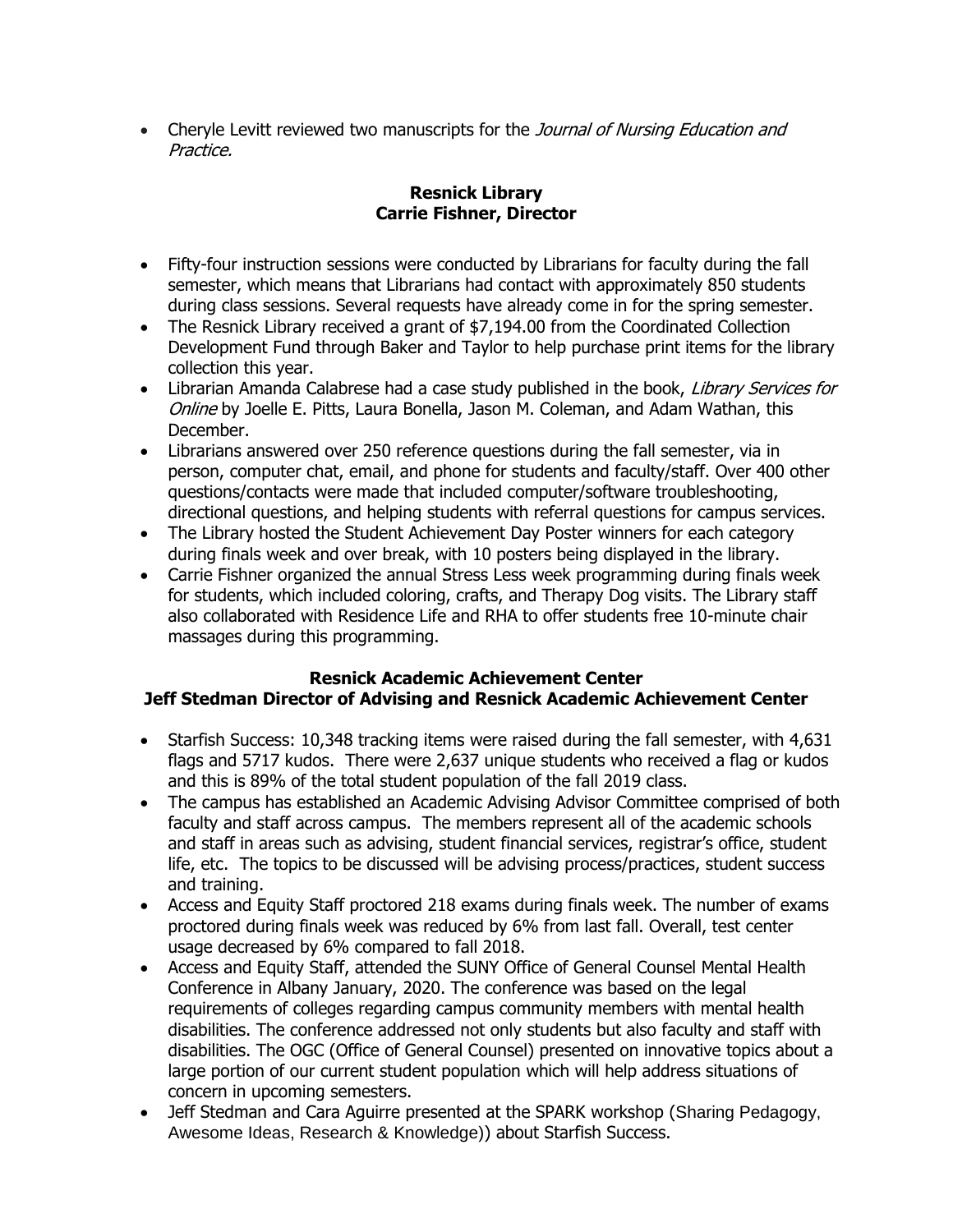- and writing centers starting in the spring 2020 semester.
- Access and Equity continues to work with other key members across campus to develop a plan for the new SUNY EIT (Electronic Information and Technology) policy/mandate.
- Advisement works closely with the orientation group, and continues to play a key role in new student orientation both for January and throughout the spring semester.

#### **Liberal Arts and Sciences Linnea Burwood, Dean**

- The tutoring center will be using Starfish Success to track attendance for both the math<br>
and writing centers starting in the spring 2020 semester.<br>
 Access and Equity continues to work with other key members across campu • Roshan Houshmand has a solo exhibition of her paintings at the Black Hen Gallery in Midland, TX, January-February, 2020. Her work was featured at the Annual Benefit for Tibet at Tibet House, NYC in December 2019.
- Justin Whitney's Mini-Essay titled "It's a Big Umbrella: We Need More than Just a Peak" was accepted for publication. This mini-essay will appear in Transfer in an Urban Writing Ecology: Reimagining Community College -University Relations in Composition Studies by Christie Toth. Her book has been accepted to the Studies in Writing and Rhetoric book series published by the National Council for the Teachers of English.
- Justin Whitney's paper was accepted for presentation at the Conference on College Composition and Communication, the premier conference on Writing Studies in the world. The title of the presentation is "Korean International Community College Students: Intervening on Assumptions of Wealth and Academic Preparation."
- Justin Whitney's paper accepted for presentation at the Two-Year College Association-National Conference. Title of presentation is "Avoiding the 'Cliffs:' Korean International Community College Students and the Preparation of Rhetorical Flexibility."
- Rhonda Harrow-Engel's work was selected to be on display for one year at the Rockefeller Institute of Government in Albany. The two works chosen were a Ceramic Bust of a former Delhi Student from West Guinea, Africa: Maimouna Sow, and a Pastel Drawing of the Harvest.
- of 2021, and it was passed by the Curriculum Committee • Rhonda Harrow-Engel proposed a Color Theory class, to be run in the Spring Semester
- Shelly Jones's short story "Blackwork" was published in Sword and Sorcery literary magazine on December 31, 2019.

# **School of Business & Hospitality Management David Brower, Dean**

- Desiree Keever and students in the Legal Aspects of Healthcare Management class completed a project with Delaware County Public Health creating materials for distribution to the public. Two groups each completed a public education project; one on new lead standards and how to protect themselves and their children from lead exposure, and the other on the New York State initiatives to combat the opioid crisis.
- Richard Celli's Advanced Network Security Procedures class all passed their Security Pro certificate exam. SUNY Delhi students rank in the top .1% nationally.
- Doug Gulotty is now Society of Human Resource Professional Managers (SHRM) certified.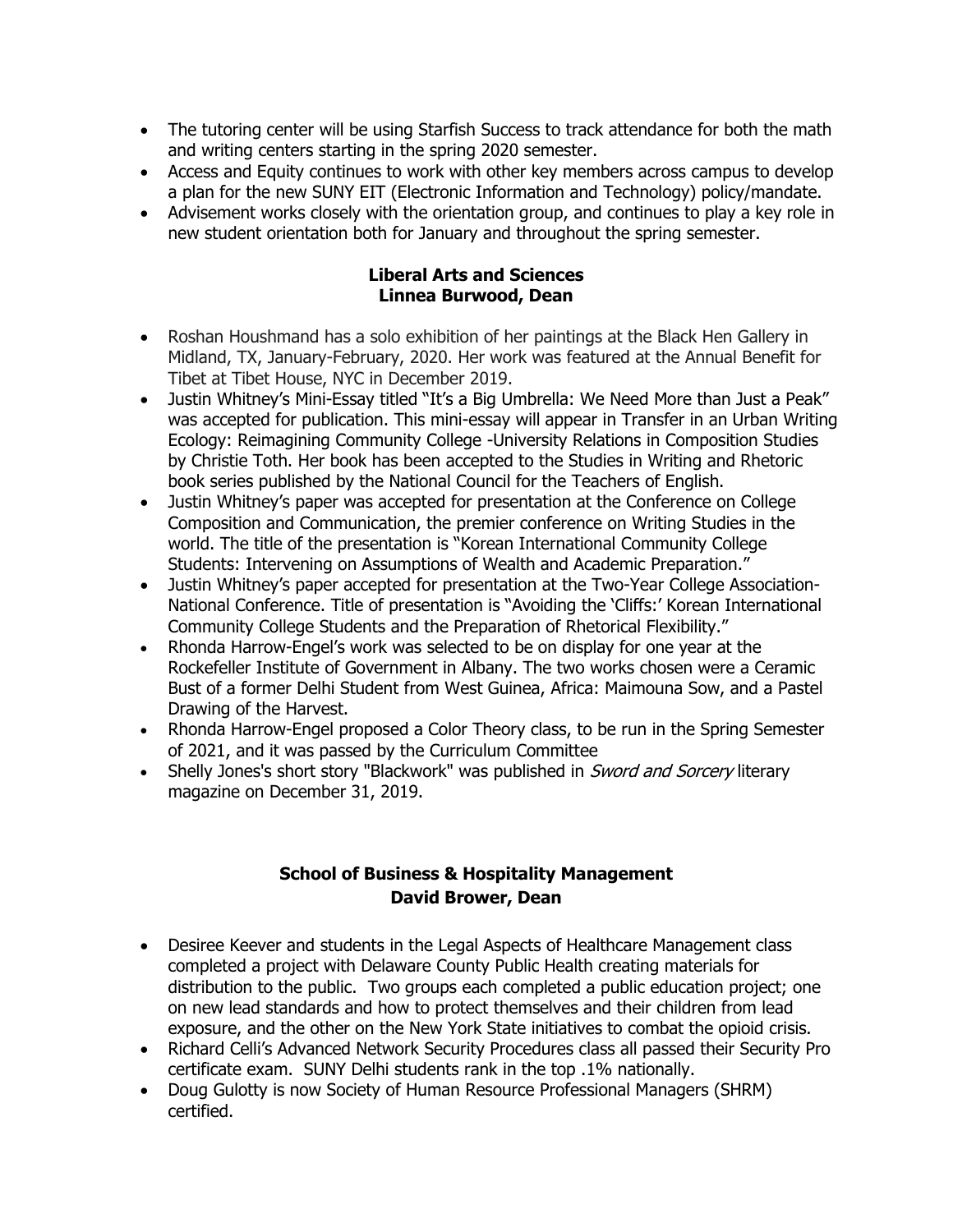- their income tax preparation starting February 8, 2020 and continuing for seven Four students have fulfilled the IRS VITA requirements to help people who qualify with Saturdays. These students are supervised by Charlie Molé and Adriene Clifford.
- tax preparation, and is registered as an IRS tax preparer. Charlie Molé attended National Association of Tax Preparers (NATP) two-day, 16 hour course on 2019 tax preparation, passed the New York State certification examination for
- Julee Miller and the Gingerbread Team took first place and best in show at the Annual Gingerbread Jubilee in Oneonta. This win marks Delhi's  $14<sup>th</sup>$  consecutive victory at this competition. Julee Miller and the SUNY Delhi Gingerbread Team worked with Destination Oneonta to bake and assemble 100 gingerbread house in Oneonta as part of their youth outreach program.
- cooking competition. Students competed in teams of two. Each team was given an • Sean Pehrsson worked with ten students as part of a campus-wide food insecurities hour to create an entrée from a mystery box filled with items typically found in food pantries. Special guests at the event included New York State Food and Anti-Hunger Coordinator Susan Zimet and representatives from the Delhi Food Bank.
- Brianne Slocum and the students from the Baking for Health class hosted over a dozen guests to participate in a tasting as part of their final practical exam. Students discussed ingredients, preparation methods, pricing, and marketing strategy.
- Faculty from the Hospitality Management Department hosted Sunday brunch at Bluestone in the fall. The semester culminated with brunch with Santa which was well attended by members of the community. Event Management students facilitated activities and craft projects and assisted with marketing.
- Students from the Hospitality Human Resource Management and Training and Development for the Hospitality Industry courses attended the presentation of nationally-renowned speaker and activist, Temple Grandin.
- Cooperstown. Students learned about the importance of social media to the effective Heidi Yorke and Michael Barnes hosted a field trip to the Otesaga Resort Hotel in marketing of the property.
- County FoodWorks+. The Agripreneur program has been made possible through a Linda Blocker, Heidi Yorke, and Michael Barnes facilitated training on pricing/costing and product marketing and promotion as part of the Agripreneur program held at Delaware Chobani Foundation grant.
- Amanda Holland hosted Event Management professional Mark LaValle from Mark LaValle Events in Cooperstown for two courses – Introduction to Event Management and Wedding and Social Event Management in November. Mr. LaValle presented about the importance of design, lighting, and décor to successful events.
- Heidi Yorke invited Brook Denison to her Hotel Maintenance and Engineering course to speak about a major hotel project that he designed and built.
- department's Advisory Board on January 13. Members of the board shared their Hospitality Management faculty hosted a pre-planning conference call with the perspectives on best practices and topics to be discussed during their visit to campus during the spring semester.
- Jessica Backus-Foster and David Brower are working with Sidney High School's farm-toschool program to provide culinary skills training to cafeteria employees.
- David Brower and Glenda Roberts have been working on a collaboration to offer college credit for hospitality coursework taken by students at Burlington Technical Center in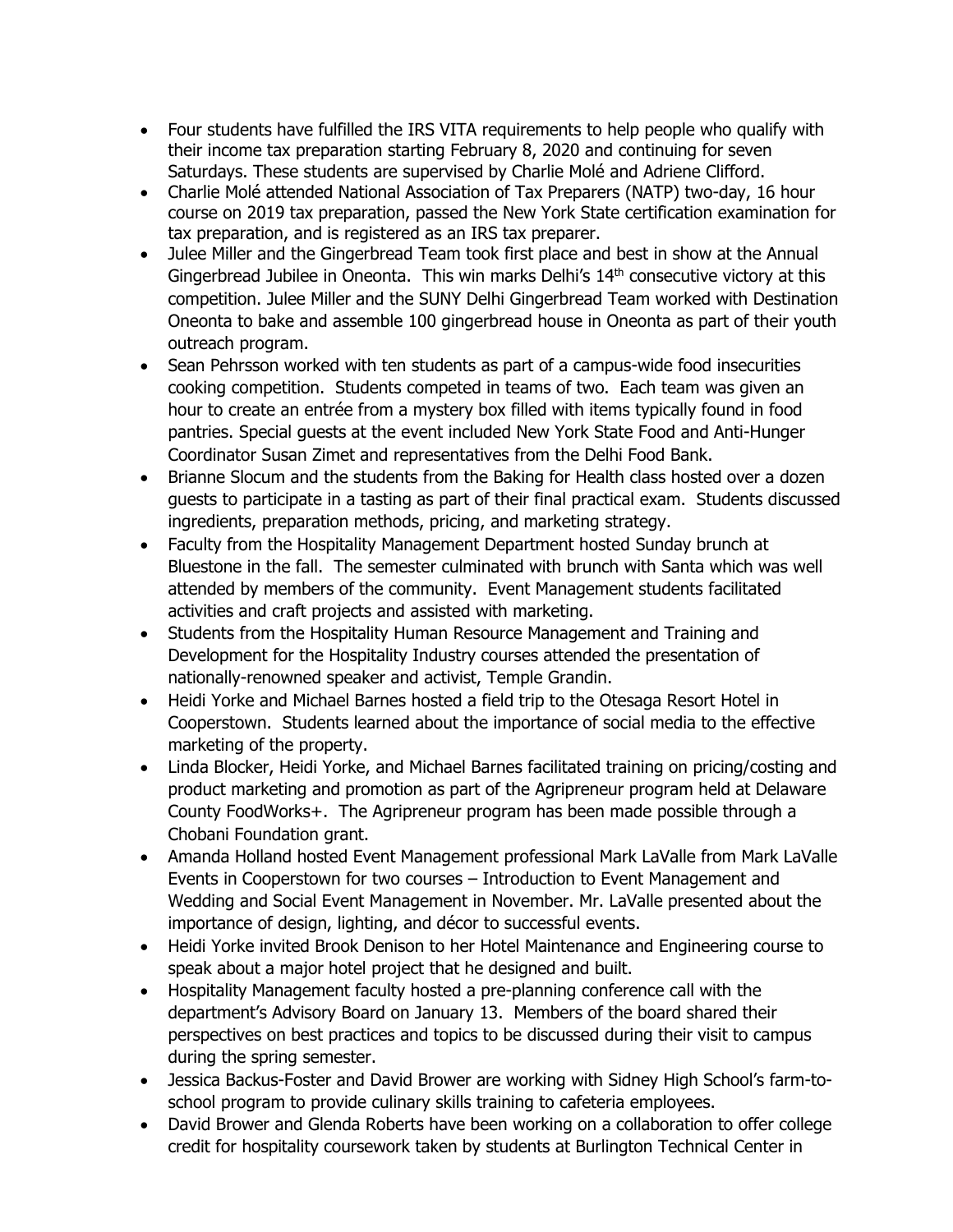Vermont. The first course will be a "contract" course and will provide students up to four SUNY Delhi credits. Hospitality faculty will pursue recruitment opportunities at Burlington Technical Center as well as the other 14 technical centers throughout Vermont.

- Jessica Backus-Foster and David Brower attended and recruited students at SUNY Adirondack's College and Career Fair on December 16, 2019. More than 60 students were in attendance.
- Culinary Arts major Emily Tekel competed at the Fall Competition at The Culinary Institute of New York at Monroe College with a cold food platter.
- Victor Sommo facilitated a cold food platter preparation seminar at Skidmore College in December.
- course to speak about the fundamentals of facilities management. • Heidi Yorke invited Donna Ackerman in to her Lodging Accommodations Management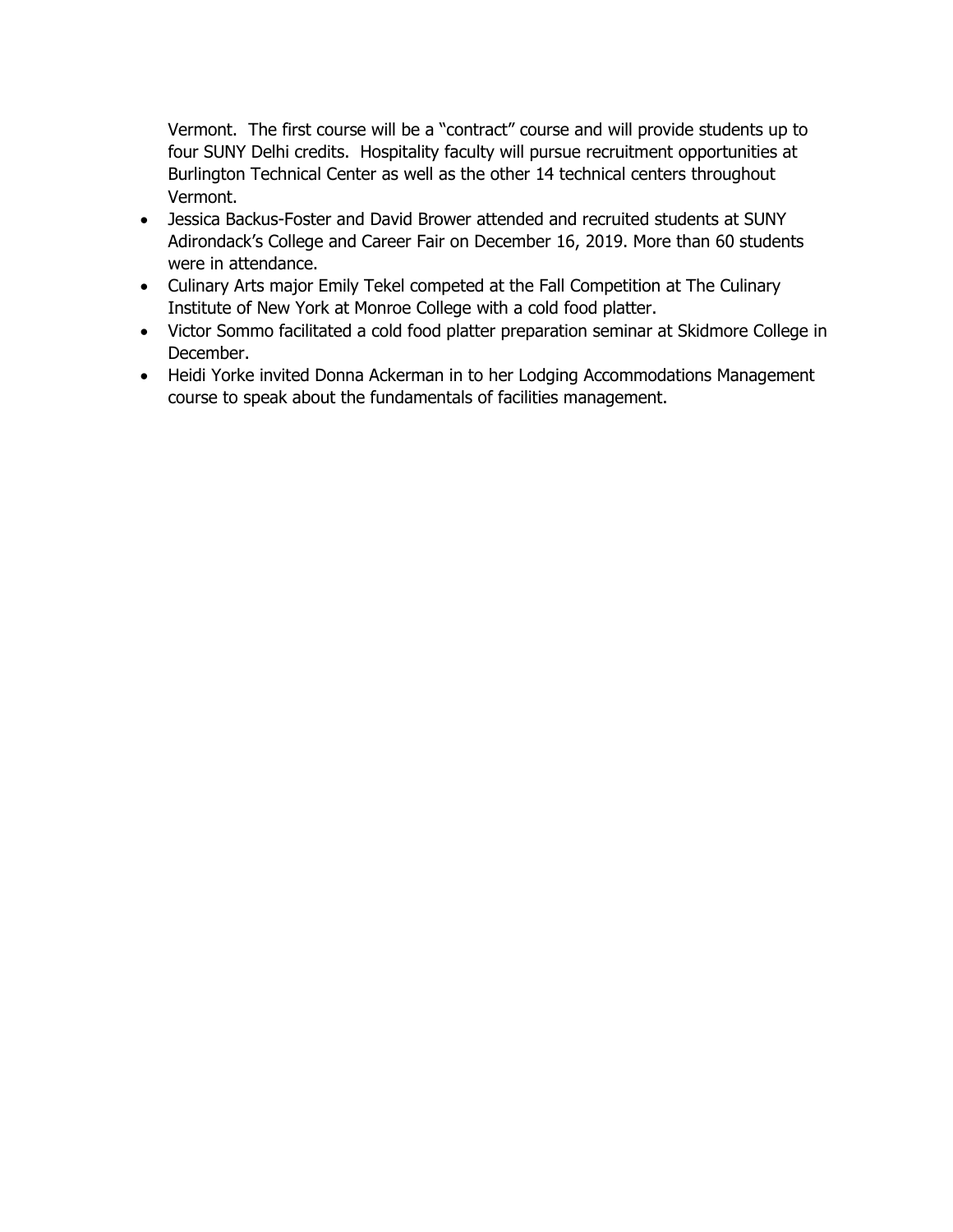

Business & Finance College Council Report February 2020 Carol Bishop, VP for Business & Finance

#### **Student Support & Development**

- closed, with 18 eligible applications. Interviews will take place at the end of January and • The 2020-21 general scholarship application is now opened, and students can access the application on the scholarship webpage. Applications will be accepted until the beginning of the fall 2020 semester (September 1, 2020). The Presidential Scholarship Application has now applicants will be notified of decisions by February 1, 2020. The Merit-Based scholarship (incoming/transfer students) priority deadline is February 15, 2020. Currently 208 offers have been sent.
- HR worked with the Student Employee Excellence Development Committee to develop a standardized work experience for all students employed on the SUNY Delhi Campus, whether working for NYS, Federal WorkStudy, CADI, or the College Foundation. With a goal to provide all students an opportunity to build their resumes, experience employment interviews, receive job descriptions and evaluations of performance, Bronco Connect will make available leadership and training opportunities that will provide additional certificates to add to co-curricular transcripts. A student career/summer employment job fair is schedule for March 5, 2020. It is estimated that over 30 external businesses and 20 SUNY Delhi offices will participate in the job fair

#### **Investing in People, Staff Excellence, Hiring/Promotions, Training**

- SUNY shared governance resources were shared with the chair of the College Senate Bylaws Committee as well as the former co-chairs of the Budget and Planning Committee to continue discussions on creating a more effective purpose for the future of the campus Budget and Planning Committee.
- One-on-one budget trainings on the 2020-21 budget packet will be conducted with all assigned budget preparers in late January and early February.
- HR created comprehensive benefit summary booklets for each of the following employee groups, full-time and part-time: CSEA, UUP and M/C. This information is currently being updated for the 2020 calendar year.
- Numerous and varied professional development workshops were offered in January 2020.
- Liz Avery, Instructional Support in CIS, will be attending the SUNY SAIL/NYSERNET leadership academy this spring. Liz will be completing the aspiring leader track, with tuition and travel being covered by a SUNY Council of Chief Information Officers scholarship.
- CIS has invested in SkillSets Online training. This system allows up to three individuals at a time to participate in online training. Staff members can choose from hundreds of technical topics which will assist them in their current positions or put them on a path for an industry certification.
- Systems. Items that were identified were minor and most have been remedied at this time. • CIS underwent a network penetration test this fall conducted by the SUNY Security Operations Center (SOC). The test is an in depth exercise that looked for weaknesses in SUNY Delhi IT Currently Delhi is only one of two SUNY SOC members that have completed a PEN Test.

#### **Projects, Construction, Innovations, Procurement**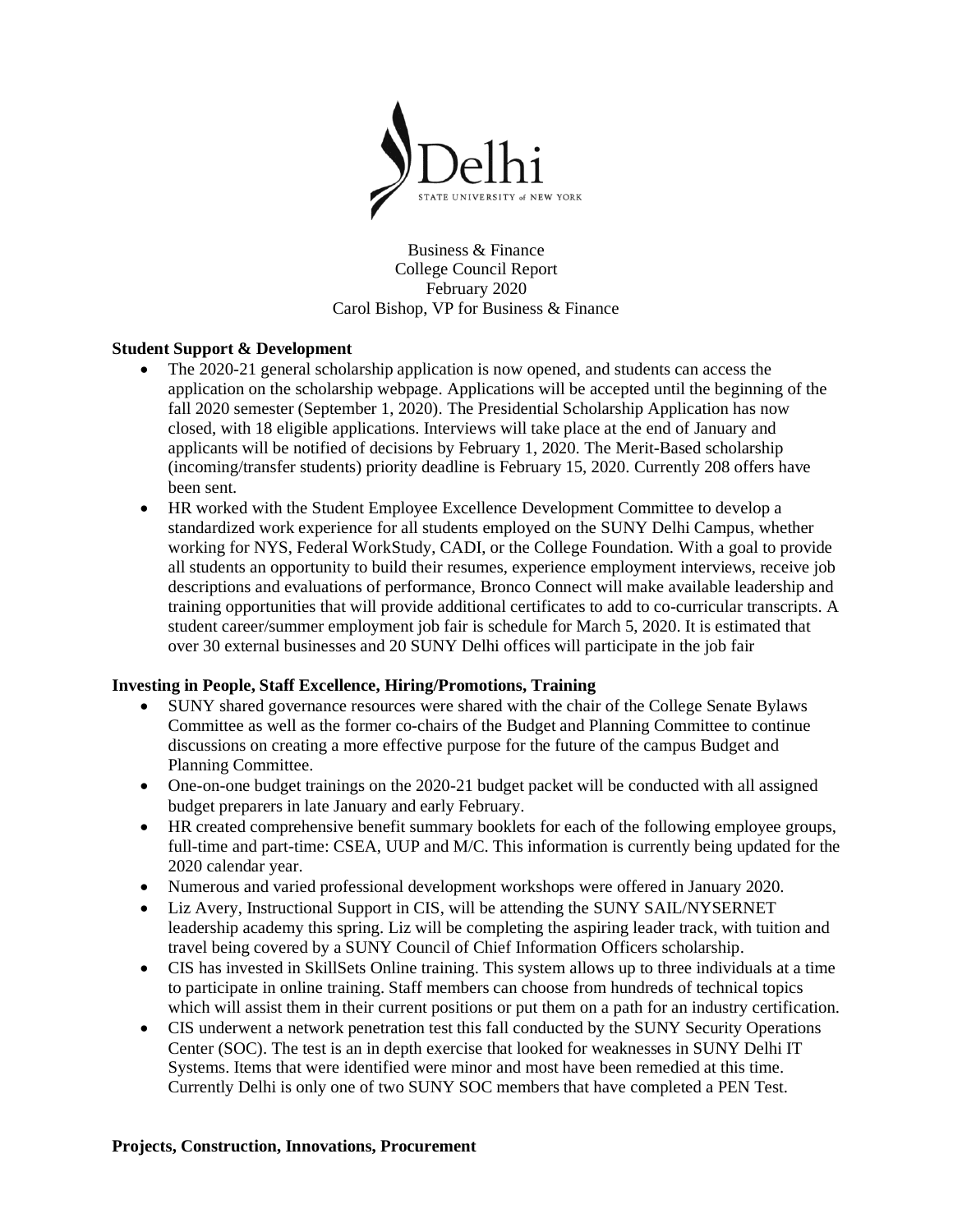- We are drafting a campus-wide scholarship agreement form that will be applicable for all scholarships administered by the College.
- Construction project updates:
	- o Generators were installed at Wall Service and Electrical Tech Building, Foreman and Kunsela Halls, and Lower Valley Campus.
	- o Thurston and South Halls are in construction for Architecture studio and faculty offices.
	- o The new cage washer project for Veterinary Science is near completion.
- CIS will be assisting Student Financial Services and the SICAS Center to set up Student Outcome tracking in BANNER. This will allow the Financial Aid office to ensure that students are taking classes that fulfil requirements for their major and keep them eligible for financial aid.

#### **Resource Development, Compliance, Budgets, Billing & Fees**

- Version 2 of the budget packet for the 2020-21 year has been finalized; this will better incorporate assessment needs and will streamline data compilation for more effective decisionmaking. A "dream sheet" is being developed to link useful information together for Leadership Team and Deans (collectively the Resource Allocation Task Force (RATF)) to better evaluate budget needs and plan for the future; this data collection will be distributed to the RATF near the end of January.
- A SUNY/UUP executive-level committee developed guidelines and a methodology to analyze and identify the extent of salary compression and inversion, and the adopted guidelines and methodology have been utilized at SUNY Delhi. The agreement also included using 0.5% of the 1% discretionary pool to address identified compression and inversion. Discussions were held with local UUP Labor/Management Committee and in an effort to be transparent.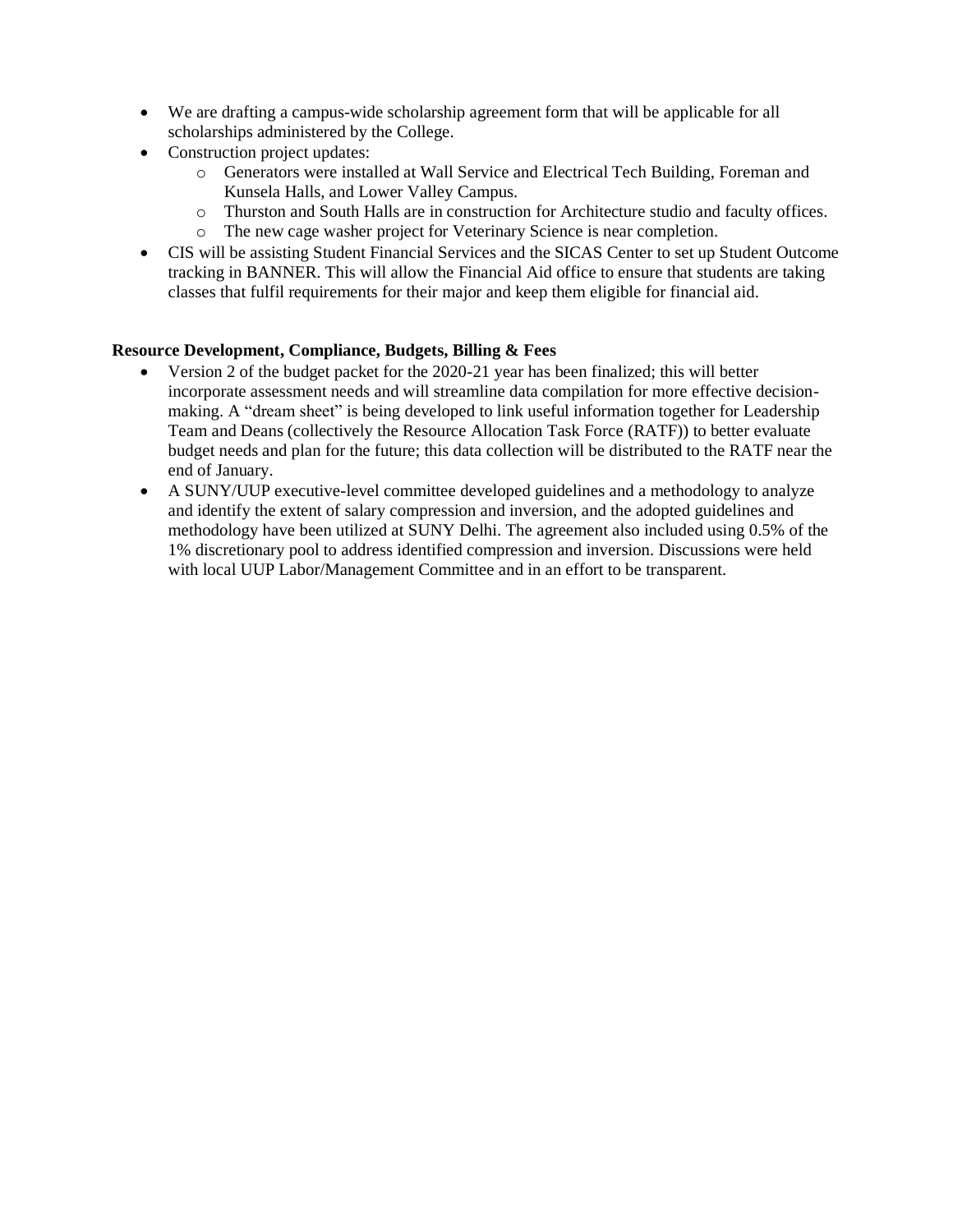

#### **College Council Report – January 2020 Highlights from November 2019 - January 2020**

Office of Marketing & Communications Dawn Sohns, Vice President for Marketing & Communications

# **Digital & Social Media Activity & Engagement:**

**Highlights:** An engagement campaign on Facebook on the last day of class for the Fall 2019 semester that generated some very touching posts to encourage students to finish the semester strong. It reached over 5,300 people, had 237 likes, and received over 50 comments. Some selected responses:

 Send a little note of encouragement to your favorite Bronco in the comments." **SUNY Delhi: "**We don't know who needs to hear this but finish strong, Broncos...it's the last day of class!!

**[Eric Lanseigne:](https://www.facebook.com/eric.lanseigne.16?fref=ufi&rc=p)** [Emma Lanseigne](https://www.facebook.com/emma.lanseigne.3?hc_location=ufi), it's been tough on you being so far from home. You're rocking it so far. First semester is coming to an abrupt close. You make me happy every day! You've got this. Love Dad

 of this semester and head home to your families. See y'all soon!**! [Anthony J. Eardley:](https://www.facebook.com/ajeardley?fref=ufi&rc=p)** You are all my favorite Broncos. The Heard runs strong so finish out the end

[Anthony J Gougoutris:](https://www.facebook.com/anthony.gougoutris?fref=ufi&rc=p) [John Gougoutris](https://www.facebook.com/john.gougoutris?hc_location=ufi) we are very proud of you son! Great job.

**[Jamie Smith:](https://www.facebook.com/jamie.smith.92317121?fref=ufi&rc=p)** You got thi[s Ally Smith j](https://www.facebook.com/allykinz.smith?hc_location=ufi)ust believe in yourself- we love you

 A photo of the new sign at the entrance to campus gathered the most likes for the quarter on Instagram:

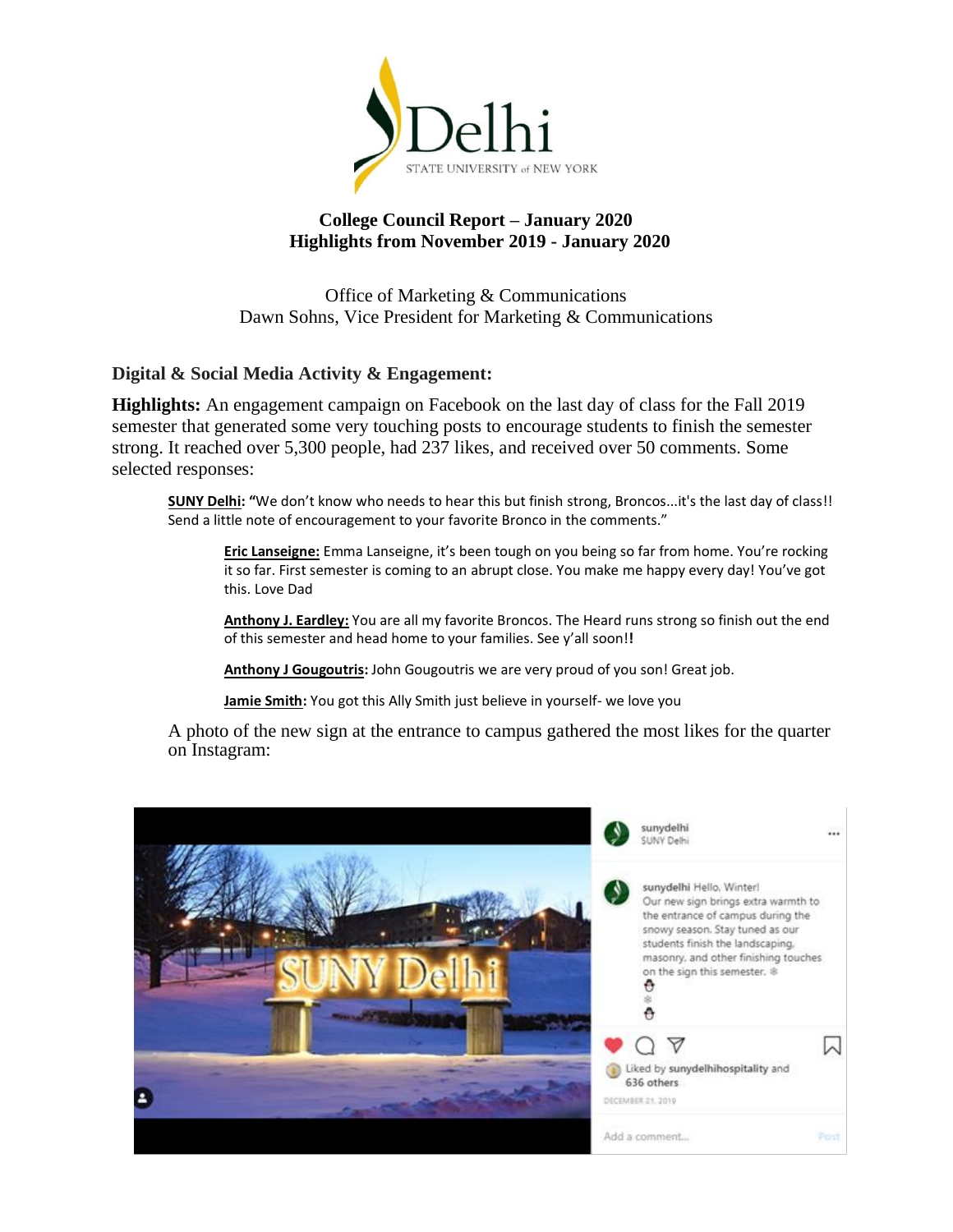members in courses. **Facebook:** Our following continues to increase and we currently have 12,260 followers. We continue to work with the Office of Outreach & Workforce Development on using Facebook to promote their workshops and classes. This has been successful in helping them enroll community

**Instagram** continues to grow with our current following at 3,838. We have had five student takeovers so far this year. These have received positive feedback on giving an inside look at life as a SUNY Delhi student.

**Twitter**: we currently have a following of 2,867 and are averaging about 25,000 impressions on our tweets each month.

**LinkedIn:** We currently have over 13,000 followers on Linked in and continue to assist the Office of Human Resources in posting campus vacancies on LinkedIn and sharing alumni and college news.

**Digital Advertising:** Facebook & Instagram ads were designed and executed for the following departments: NRRS, Business & Professional Golf Management, Golf & Sports Turf Management, Horticulture, and Nursing.

**Merit** (our media monitoring software and student achievement platform):

- SUNY Delhi was mentioned in media articles (radio, TV, newspaper, online) more than 220 times this quarter resulting in an earned media/ad equivalency value of over \$80,000 (What it would have cost if we placed ads to promote those stories. This is estimated using page views and social media impressions on pages and platforms on which our stories appeared).
- Published 8 achievements recognizing over 25 students for academic accomplishments. 18 high schools and 47 government representatives received these updates about students originating from their districts.

**Critical Mention:** Our new TV and Radio monitoring software has alerted us to seven mentions of SUNY Delhi on news stations in Binghamton, Utica, and Elmira. Six of the mentions were during sports reports about our men's and women's basketball teams playing colleges in those markets. One was an interview with Abby Losie at Delaware Academy about a community service project two of her students completed and she mentioned the CTEP program they offer in partnership with SUNY Delhi.

A group of social media ambassadors are being utilized and have one volunteer intern who will be working with our office for the rest of the academic year.

## **Photography & Videography Activity:**

- 6 new videos were created and published with over 3,000 views across platforms which highlighted Cross-Country star Abshir Yerow, Perkins non-traditional majors, The Year in Review, Bronco Spirit, and Admissions overview.
- • 50 unique photography shoots were completed to aid academic departments, student life activities and programs, for the Horizon's magazine, and student headshots.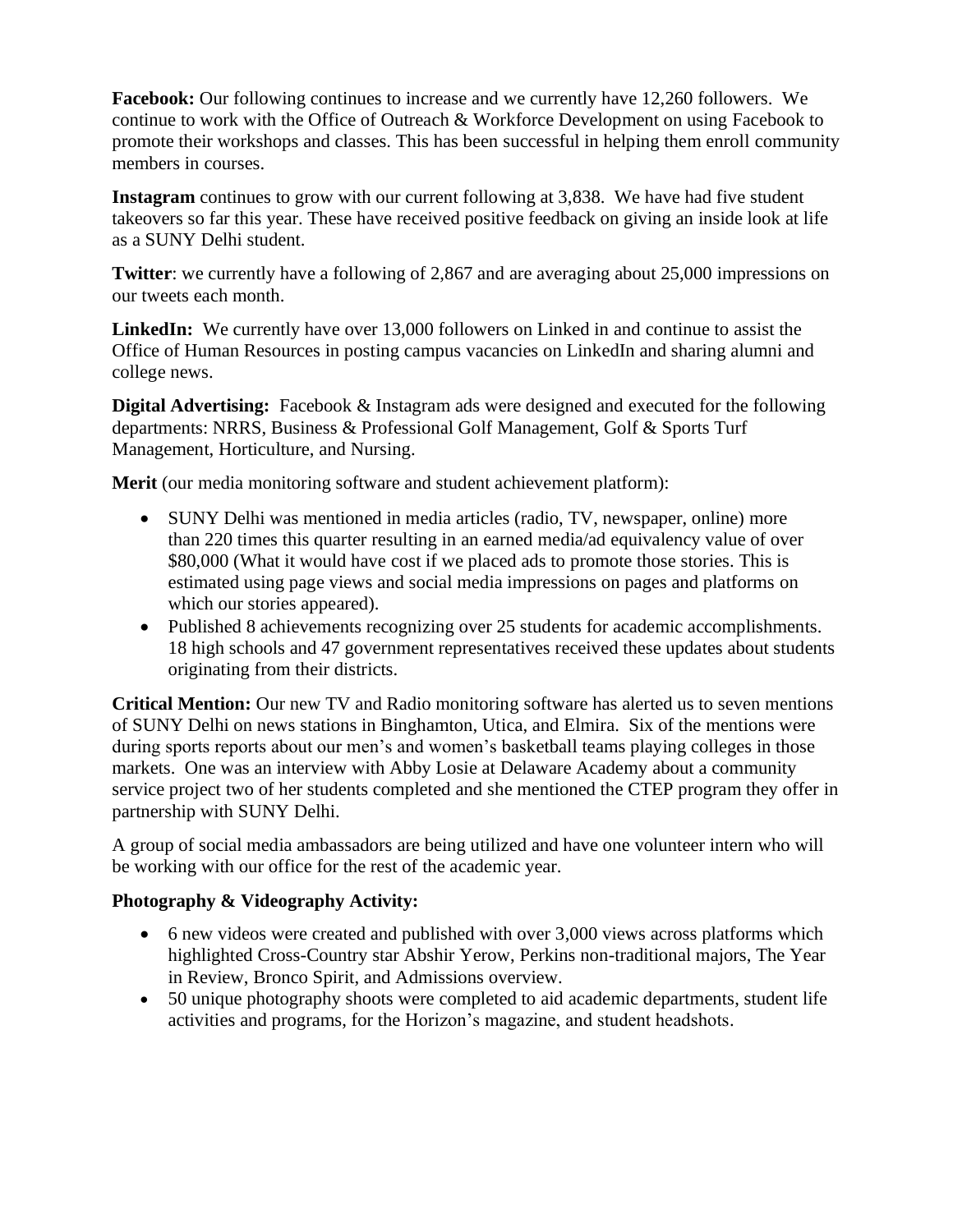#### **Story Development & Creation:**

**Press/Media Releases:** 13 media releases (articulation agreements, college rankings, student and alumni achievements, new academic programs, community connections, and many others) were written and published by The Daily Star, The Reporter, CNY News, and/or Newschannel 34 in Binghamton.

**Published Stories:** 11 stories were published, including the cover story for Horizons (Brooke LaTourette), architecture program's collaboration with the Delaware County Historical Association, a profile on President Laliberte, an article on Temple Grandin, and others.

**Other Writing Assignments:** 7 other writing assignments were completed, including student testimonials for the SUNY Delhi website, Horizons articles. SUNY Delhi candidates for SUNY Chancellor's Student Excellence Awards, and entries for "People of SUNY".

## **Graphic Design Projects**:

- contained some graphic design element, this quarter. Although our office tries to handle as many graphic design requests as possible, we are pulling people off their other • 13 graphic design projects requests were submitted, while over 20 other projects assigned work duties to complete the request or sending this work to off-campus designers.
- Graphic design projects included enrollment pieces for nursing, ads for newspapers, postcards for prospective and accepted students, a 7' banner for MOSAIC, and design pieces for the aquatics program, the Office of Outreach & Workforce Development, and the School of Veterinary and Applied Sciences.
- We have been unable to secure a graphic design intern for this quarter due to not having funds to offer a paid internship.

## **Web Updates:**

- Continuous ADA compliance training for website accessibility is occurring.
- Significant updates made to the webpages that house information on each major, as well as remediating 139 web forms to be compliant in this quarter.
- Five landing pages were created to support a digital ad campaign with Hearst Media Company, as well as a Delhi Difference page highlighting key strengths of Delhi.
- • In final stages of the creation of a master template that will be used throughout the website with a more up-to-date look.

## **Marketing Requests:**

• We received 69 new individual marketing requests through our automated system.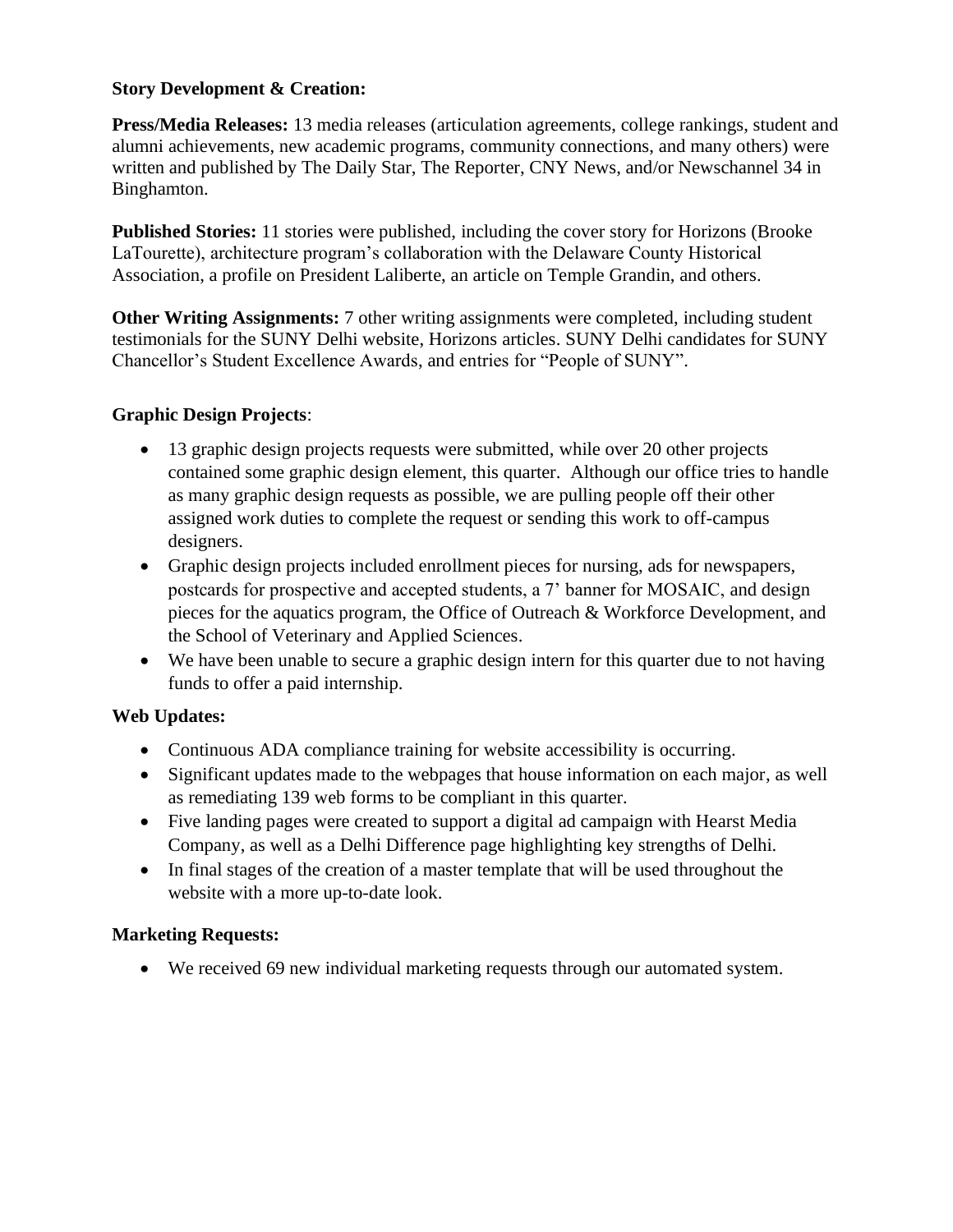## **Print Shop Updates:**

- Print Shop management software is in the beta testing mode with select users.
- Working with budget office to create an updated business model for the print shop & refining accessible metrics for pricing, reporting, and costs for running the print shop.
- Site visits to demo models of production color printers is complete. Recommendation for purchase of the color printer will be forthcoming.
- Increase in requests for assistance with student projects and with layout design.

## **Professional Development:**

- All staff are completing online training for accessibility through SiteImprove.
- Nick George participated in the post-cookie web webinar.
- Riikka Olson replaced Dawn Sohns as a member of the Employee Appreciation Day committee, and designed, printed, and sold posters at the Holiday Bazaar for the BASIC club.
- Karyn Wendrow is the Assistant Basketball coach this season.
- Dawn Sohns attended the UUP sponsored Global Cultural Diversity & Inclusion: Communicating Effectively in a World of Difference conference on January 13, 2020.

# **Current Major Projects:**

- Awaiting approval on the major webpage redesign from SiteImprove and for manual ADA testing to be completed. We continue to work on writing the content, updating the photos and videos, and developing student and faculty profiles for these new pages.
- Developed a year-round digital advertising campaigns and beginning an SEO improvement project with Hearst Media Company which includes re-writing web content.
- Implemented advertising in four movie theatres in NYS and three ski mountains.
- Developing guidelines and manuals for all functions of the office, as well as overall priority system for workflow.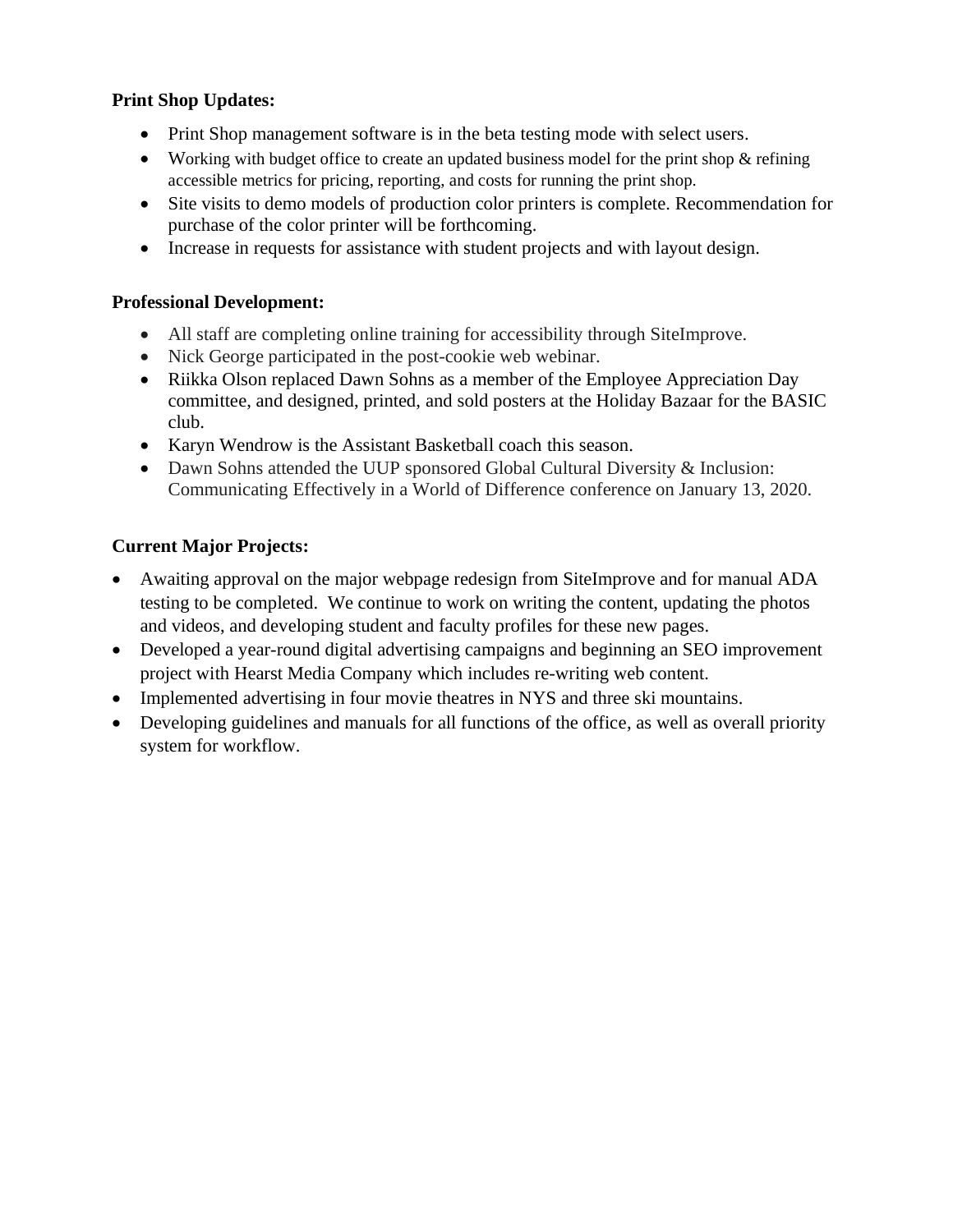# **College Advancement**

College Council Report February 2020 Michael Sullivan, Vice President

## **Student Potential**

 February 13. SUNY Delhi Alumni Association will match all student donations for the benefit of the General Organizing Student Philanthropy Awareness activities in the month of February with the assistance of: Athletics, CADI, Center for Student Leadership and Engagement, Scholarship Coordinator, Marketing/Communications and O'Connor Center for Community Engagement. Activities will include Blackout Men's Basketball game on February 12, tabling in Farrell Center and the Fire & Ice Dinner on Scholarship Fund.

 event will be held on campus March 26. College Advancement, Career Services and EOP staff are working collaboratively to assemble a panel discussions and professional networking reception between students and alumni of the EOP program. The

An evening social gathering in Kennedy Lounge is planned for April 23. The nearly 100 faculty and staff alumni who work at the college will be invited as well as alumni from the Delaware County and tri-county area.

# **Alumni Engagement**

 - 2018 plus two student representatives and a faculty alum liaison. The council met on campus in the fall and via web conferencing in January. Council committees have all met at least once this year and include: SUNY Delhi Alumni Advisory Council continues to be active with 15 members ranging from classes of 1962 Executive, Nominating, Events, and the Recent Graduate Engagement committees. Key projects of the councils this New Year include:

- A re-invented homecoming combined with the college Family Weekend.
- 2020 nominations of outstanding SUNY Delhi Alumni for the association's annual awards. Nominations are due by May 1.<https://www.delhi.edu/alumni/association/awards/index.php>
- Supporting as planners, ambassadors and volunteers homecoming and regional events. Optimizing attendance by their classmates and fellow alumni.

Staff from the Center for Student Engagement and Leadership, College Advancement, CADI and a representative from the Alumni Advisory Council are planning Homecoming 2020: for alumni, students and families. The event will bring together alumni and family weekends during the weekend of September 18 – 20.

Several stewardship mailings were sent in December to donors. More than 300 calendars featuring picturesque campus photos, quotes from grateful student scholarship recipients and key SUNY Delhi dates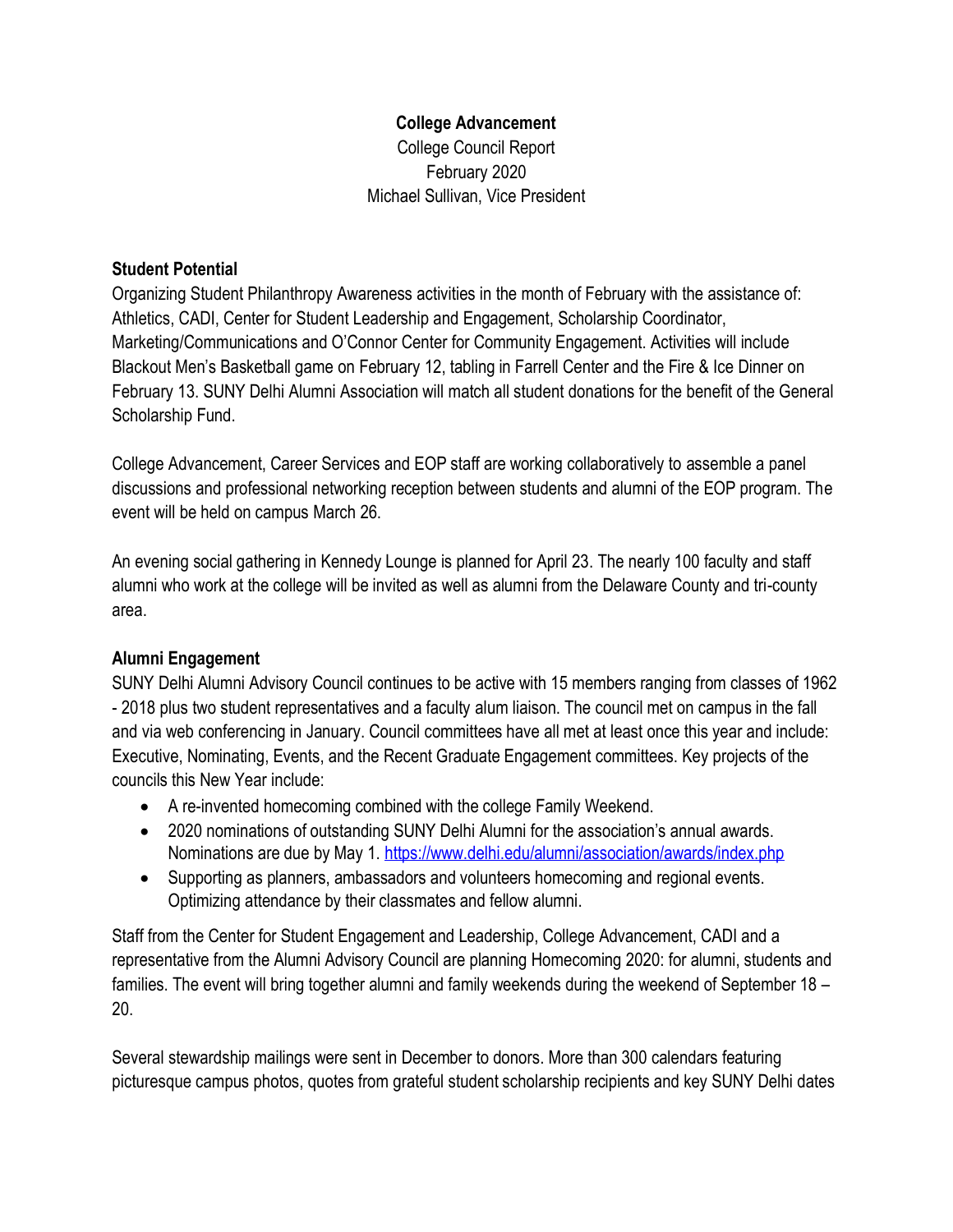were sent to all faculty/staff donors and volunteer board members. A seasonal greeting card distributed to various audiences at year's end.

 Foundation Board and Alumni Advisory Council signed the letters to appeal to specific eras of alumni Direct mail appeal dropped in early January to 4,100 alumni with past giving history, attendance at a recent alumni event and/or are celebrating a special reunion year in 2020. Different signatories from the College graduation years.

The Student Phonathon team will begin spring semester call in March.

We continue to develop *Horizons* Magazine, a powerful tool used to communicate with the alumni community. In addition to the magazine, a quarterly alumni e-newsletter is produced to share updates and information with SUNY Delhi alumni and friends. A priority of the 2019-20 year has been to further enhance the online components of the magazine and increase alumni engagement.

# **Recent Events**

Capital District Networking Event 11/8/2019 Houston Alumni Social-- Phil & Derek's Rest. & Jazz Lounge, Houston, TX—11/19/2019

# **Upcoming alumni events include:**

Student Philanthropy – Beginning 2/3 through 2/14 experiential and engagement focused promotions and activities as described above. Naples St. Patrick's Day Parade – Naples, FL—3/14/2020 Professional Networking Reception – 4/3/2020 Tri-County and Faculty-Staff Alumni Reception – 4/23/2020 Yankees Hat Day – at Yankee's Stadium 7/11/2020 Homecoming 2020 – 9/18-9/20 2020

# **Major Donors**

With the use of our new resource ResearchPoint, we have a new research tool to assist in our work to identify individuals that may have the capacity to make major investments in SUNY Delhi and the college's priorities.

**Scholarships** 

- Officially raised the minimum gift level for newly established scholarships to \$25,000 (Jan).
- Solicited and received a \$25K gift to create an endowed scholarship (Dec).
- \$32K Required Minimum IRA Distribution received in early January.
- New \$25K endowed scholarship established with initial gift of \$5K (Fall '19). Total funding of \$25- \$30K expected by summer 2020.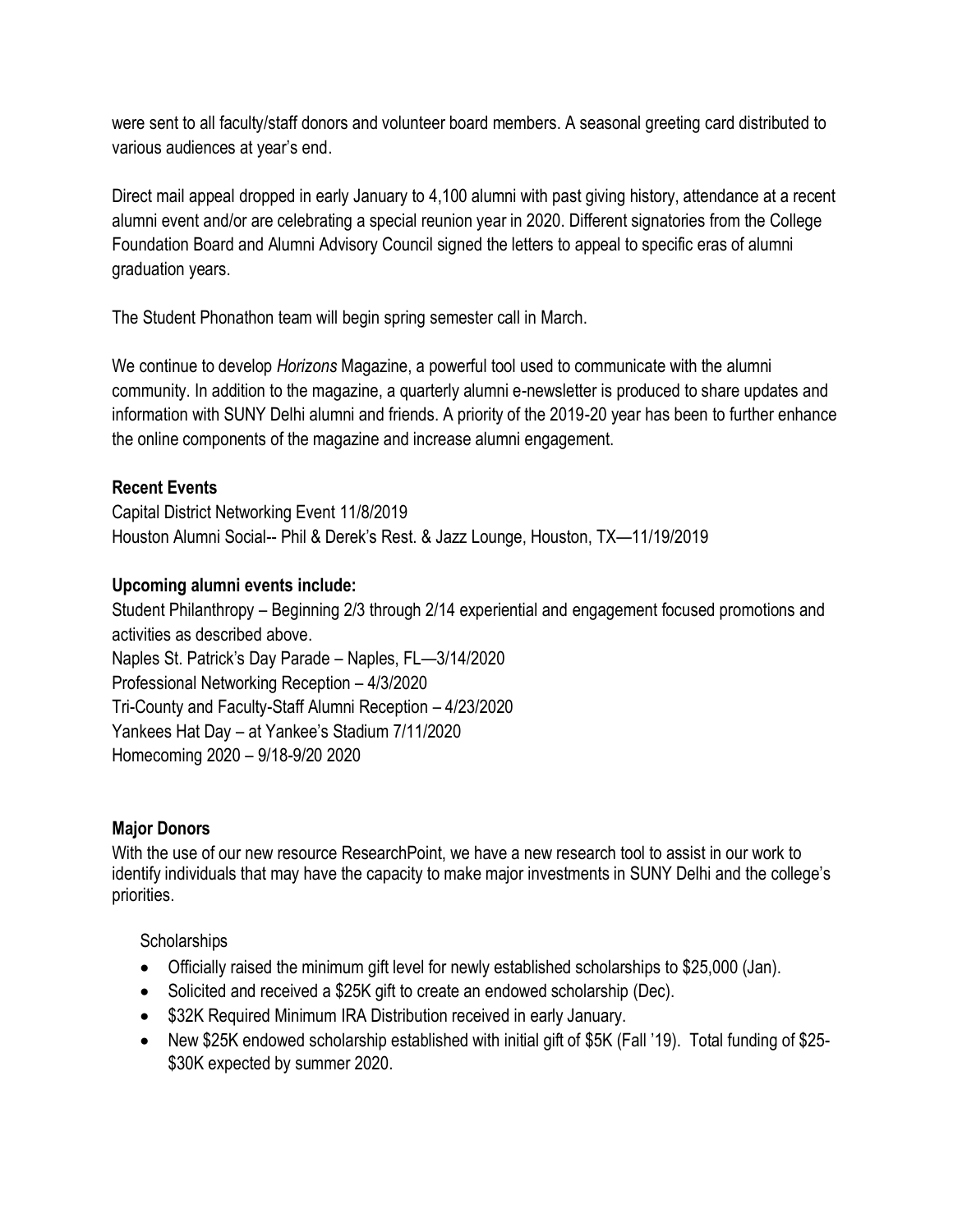Faculty & Staff Networking

• Working with Dean Bret Meckel of Veterinary Science Technology, and Vet Tech faculty to fundraise for the Peer Mentor Program.

## **Investing in People**

Lucinda Brydon and Kari Haugeto attended a full-day session on Global Cultural Diversity and Inclusion: Communicating Effectively in a World of Difference hosted on campus by the NYS/United University Professionals Joint Labor-Management Committees on January 13.

Kari Haugeto will attend the CASE District II Regional Conference on College Advancement, February 23- 25. She will focus on presentations about modern engagement practices and major gift acquisition.

Chelsea Casey has been instrumental in forging a relationship with the NY Yankees to score SUNY Delhi students, staff, faculty and alumni discounted tickets and Bronco branded baseball caps on their July 11th home game.

# **Investing in Facilities**

The College Advancement office has been completing the maintenance of our alumni and donor mailing lists in Banner. Data mapping has begun with our CRM partner BlackBaud. We anticipate beginning the first testing phase the end of February.

 College Advancement's partnering with CIS (Computer Information Systems) has proven to be an asset beyond simple data transfer. Implementation should be completed by June 2020.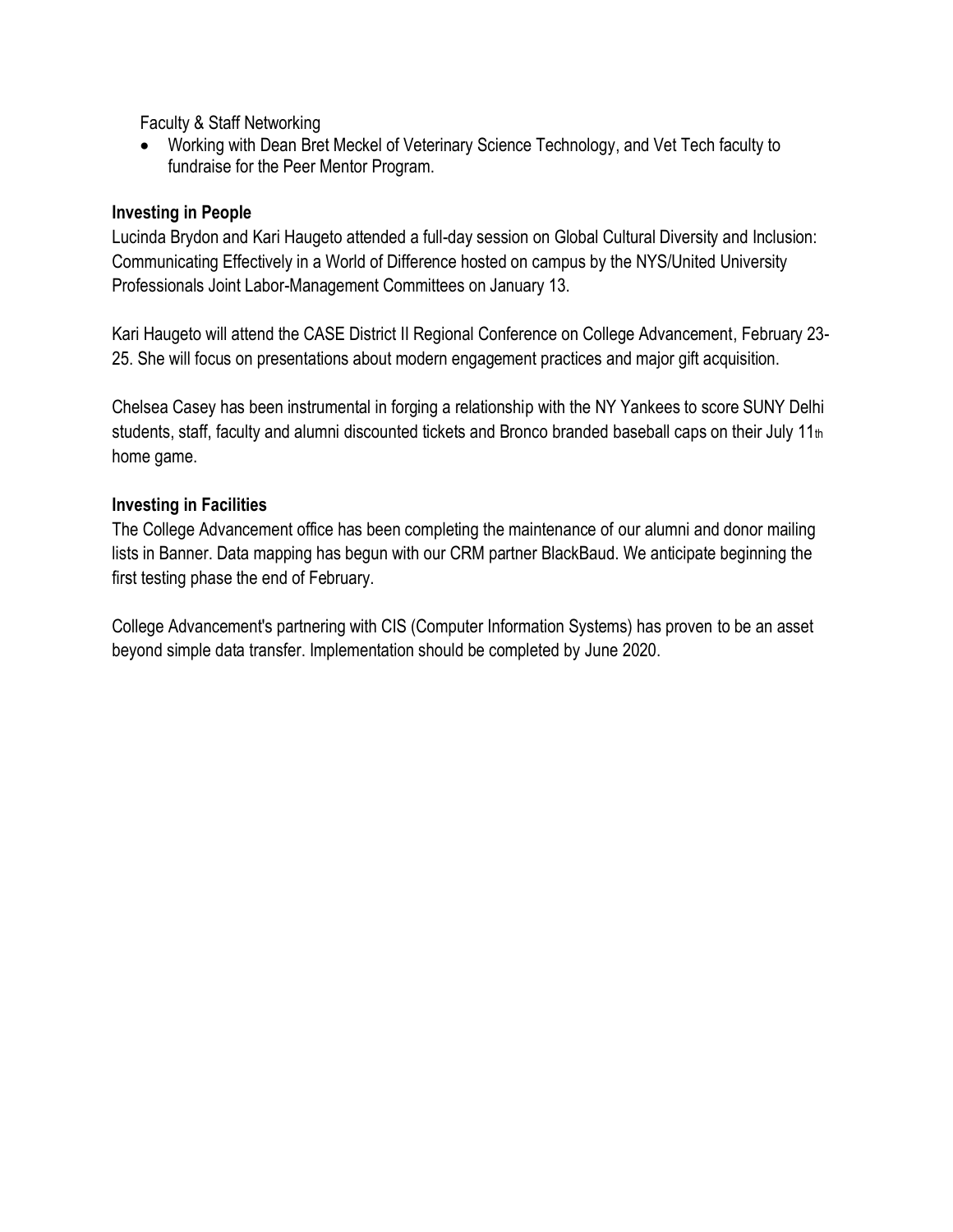

Student Life Division College Council Report, February 2020 Dr. Tomás A. Aguirre, Vice President for Student Life & Chief Diversity Officer

#### **Investing in Facilities**

The Athletics Department is continuing to promote and plan for the new all-weather turf field for lacrosse and soccer. The addition of this facility (anticipated August 2021) will benefit the recruiting (and retention) efforts of the athletics coaching staff tremendously and in addition there will be significant savings on travel costs.

The Athletics Department is continuing to advocate for the re-paving and re-surfacing of the outdoor tennis courts. This needed improvement is for the benefit of the tennis program, for teaching physical education classes and for the general use of the campus and local community.

This Spring 2020 semester the Community Outreach Assistants will be collecting data on the number of students and individuals who visit Regalia, "The Student Ready Store". In addition the COA's will keep track of all questions and comments provided by visitors about the new store and community service center. This data will be reviewed at the end of the semester and recommendations will be reported for further discussion.

SUNY Delhi continues to work with JMZ Architects to complete a Residence Life Master Plan to help guide building new and renovating existing residence halls on campus.

Plans are being finalized to take Gerry Hall offline for summer 2020 to replace the existing roof and fire alarm systems. Security cameras will be installed in O'Connor Hall during spring 2020 semester.

Lacey Williams, Director of Student Rights & Responsibilities, updated the fire safety policy in the code of conduct to include the ban of hookahs, will continue outreach and education during spring semester. This change is due to fire safety impact and incorrect discarding of hot coals in residence halls. Student have been notified through student newsletters, Delhi Today, and Lacey will be reaching out to the Student Senate for presentation and question and answer.

Aquatics will begin use of their new Water Rescue Mannequin for in-service lifeguard training to practice the rescue of people from the bottom of the pool and practice CPR on that mannequin to simulate a real emergency.

Aquatics will continue the Friday night Family Swim Special. More outreach and marketing will be done to entice use of the racquetball courts beyond just racquetball. Such ideas could be Wally ball, kickball, dodgeball, soccer, lacrosse, dancing and singing.

 The Center for Student Leadership & Engagement (CSLE) has transitioned to a new credit/debit card vendor to better assist clubs/organizations with accepting non-cash payments. The new system will be more secure in terms of PCI compliance and offer more availability for our students.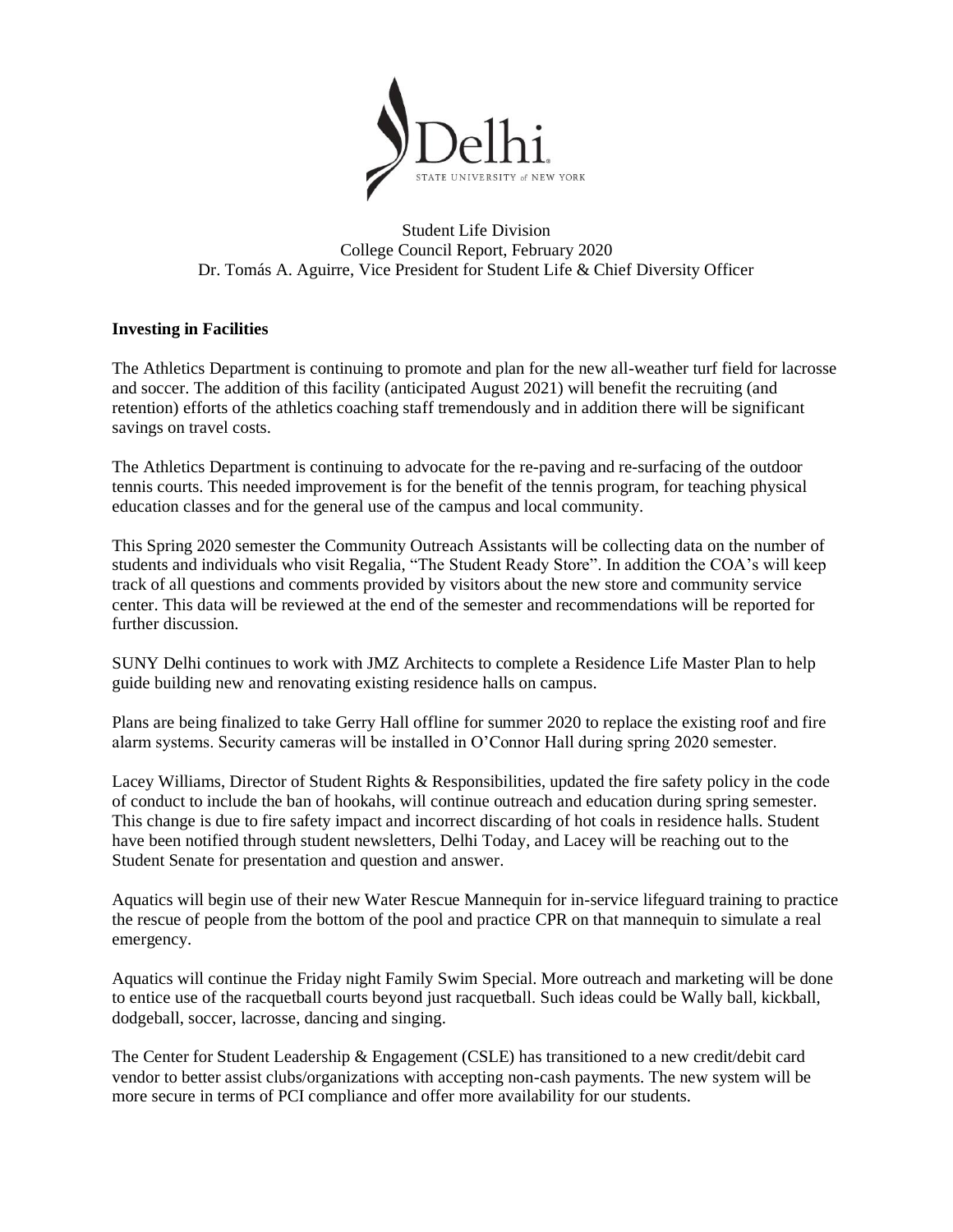Farrell Student & Community Center to have student designed and painted wall murals. The first area will A wall mural contest will be announced in the coming weeks to begin the process of select areas in the be the hallway leading to MOSAIC. This is part of a larger vision to infuse more artwork and color into the Student Center.

Office staff organized several storerooms in the building to improve capacity and organization of supplies and materials. Additionally a new pharmacy refrigerator was installed and connected to alarm system to monitor it in compliance with Health Department regulations.

Enhancing learning environment by utilizing technology. The Educational Opportunity Program will be using an IPAD, with a securing stand, strategically placed in the Academic Achievement Center to track study hours of our students.

#### **Investing in People**

The Student Life Gathering for took place on Friday, January 10. Local speakers were invited to present to the entire Division on the topic of Wellness & Self-Care. A recent assessment from Division Members stated they desired this topic be covered. The Mind, Body, Spirit Connection was presented, which was followed by a Self-Care Fair, staffed by on campus professionals, the invited community speakers, and additional community members. Division members were able to visit each stop to put what they learned in to practice, and learn what other types of self-care methods are available to each of us. Assessment has been overwhelmingly positive.

Tomás Aguirre, VPSL & CDO, along with Bob Backus, Athletic Director, Cathy Foto, Associate Athletic Director, and College President Michael Laliberte, recently attended the 2020 NCAA Division III Institute in Anaheim, CA.

 meeting, and again in late February as a representative of the SUNY System Mental Health Task Force, Tomás will be traveling to Albany in early February for the Council of Chief Student Affairs Officers where he also serves as a Subcommittee Co-Chair.

 in conversation surrounding health and safety. Elizabeth & Martin plan on holding a full class (9-hour) at Elizabeth Hoyt, Administrative Assistant 2, and Martin Pettit, Chief of University Police, ran a successful 3-hour Women's Self-Defense January Workshop. Attendees were given a brief overview of the 1-credit Women's Self-Defense: Basic RAD Class, and went learned physical strategies for defense, and engaged the end of the semester, to certify attendees.

Several deserving individuals in the Athletics Department staff benefited from the recent UUP discretionary increases. Currently a part-time men's lacrosse assistant coaching position is posted for the upcoming spring season.

 department as we continue in the NCAA transition. The 2020-21 proposed Athletics Budget will be updated, developed and presented to the IAB in the coming months with some recommendations for next steps in the growth and development of the

The Athletics Department has signed a NY state purchasing contract with ADPRO, located in Buffalo, to purchase our athletic apparel related needs for our athletics programs and our student-athletes. Currently the majority of the programs are wearing all Nike uniforms during competition. In our research, it was determined that the majority of SUNY institutions are utilizing this contract which enables us to save approximately 40% on our athletic apparel needs.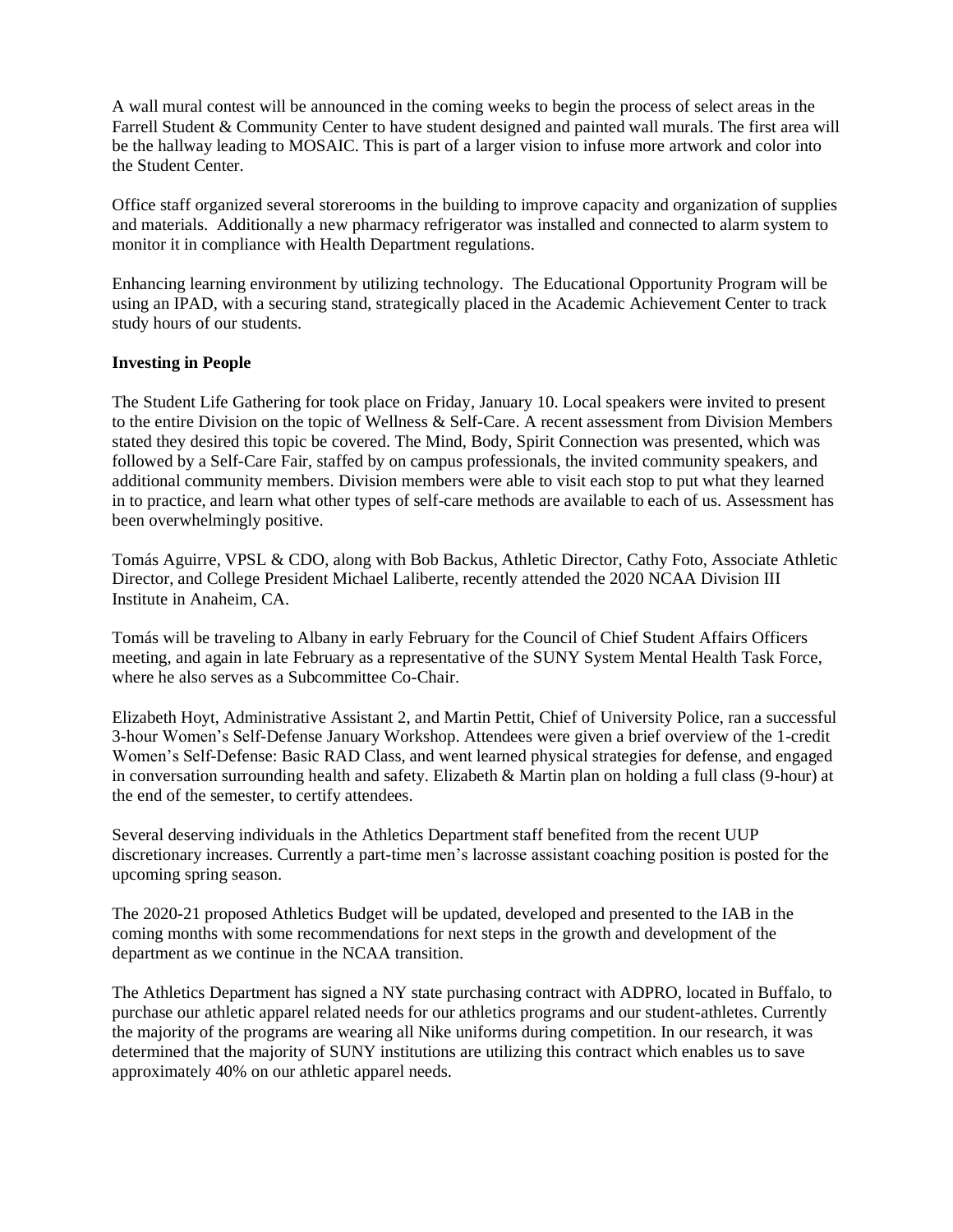On Saturday, December 7th SUNY Delhi students participated in the 21st Annual Holiday Parade. SUNY Delhi students received the third place trophy for their enthusiasm and spirit. All Greek organization members and several individual SUNY Delhi students represented the College for this event. Approximately, 70 students participated.

Operation Christmas Child, organized by Brothers & Sisters in Christ Club (BASIC) had students individually and through clubs and organizations, made boxes of holiday gifts to send oversees for children.

At the end of the fall semester, Student Katelyn Lewis led an initiative to collect backpacks and duffel bags for foster care. She was assisted by the Athletic Department and O'Connor Center for Community Engagement. Four large boxes of bags were donated to Cayuga Center NYC and New Alternatives for Children.

This fall semester, a total of 71 people including students, faculty, staff and community residents donated clothing, toiletry and food items to Regalia.

Residence Life organized an eight day training for Resident Assistant (RA) staff. The first two days were devoted to ten new RA's and seven Senior RA's. During the training we collaborated with a variety of campus stakeholders to focus on health and wellness, community development, standard operation procedures, and campus safety.

Residence Life will begin the fall 2020 search and hiring process for Resident Assistants and Peer Mentors for our four Living Learning Communities. Residence Life is anticipating employing 75 students.

 Assistant Director of Residence Life Andrew Bradfield, and Residence Hall Directors Francesca Magro, Director of Residence Life Jason Fishner, Senior Assistant Director of Residence Life Leslie Barger, and Mairéad Murray, will attend the SUNY Residence Life and Housing Administrators Meeting February 11-12 in Verona, New York.

 other for an Association of College and University Housing Officers International (ACUHO-I) Summer Intern. It is anticipated that we will kick off a search for Residence Hall Directors to fill vacancies for fall Two searches are underway, one for a Residential Wellness Coordinator/Residence Hall Director and the 2020 in the late spring.

Lacey Williams presented to the Resident Director and Resident Assistant staffs on proper documentation and updates, changes and use of Maxient, the student conduct database and reporting system, during January trainings.

Lacey Williams attended the SUNY conference on legal issues in mental health in January.

 our future class offerings. Aquatics Coordinator, John Kolodziej plans on augmenting his instructor certification as a Water Safety Instructor and First Aid Instructor. This would include starting the process on becoming an instructor trainer for WSI, so he can teach people and classes to become Water Safety Instructors, thereby widening

Assistant Director Nick Wagner has been selected to be the Education Coordinator for the Association of College Unions International (ACUI) Region VII 2020 Conference. He will be traveling to Howard University for a site visit at some point this semester to begin planning the conference with the committee. The conference will take place November 19-21, 2020.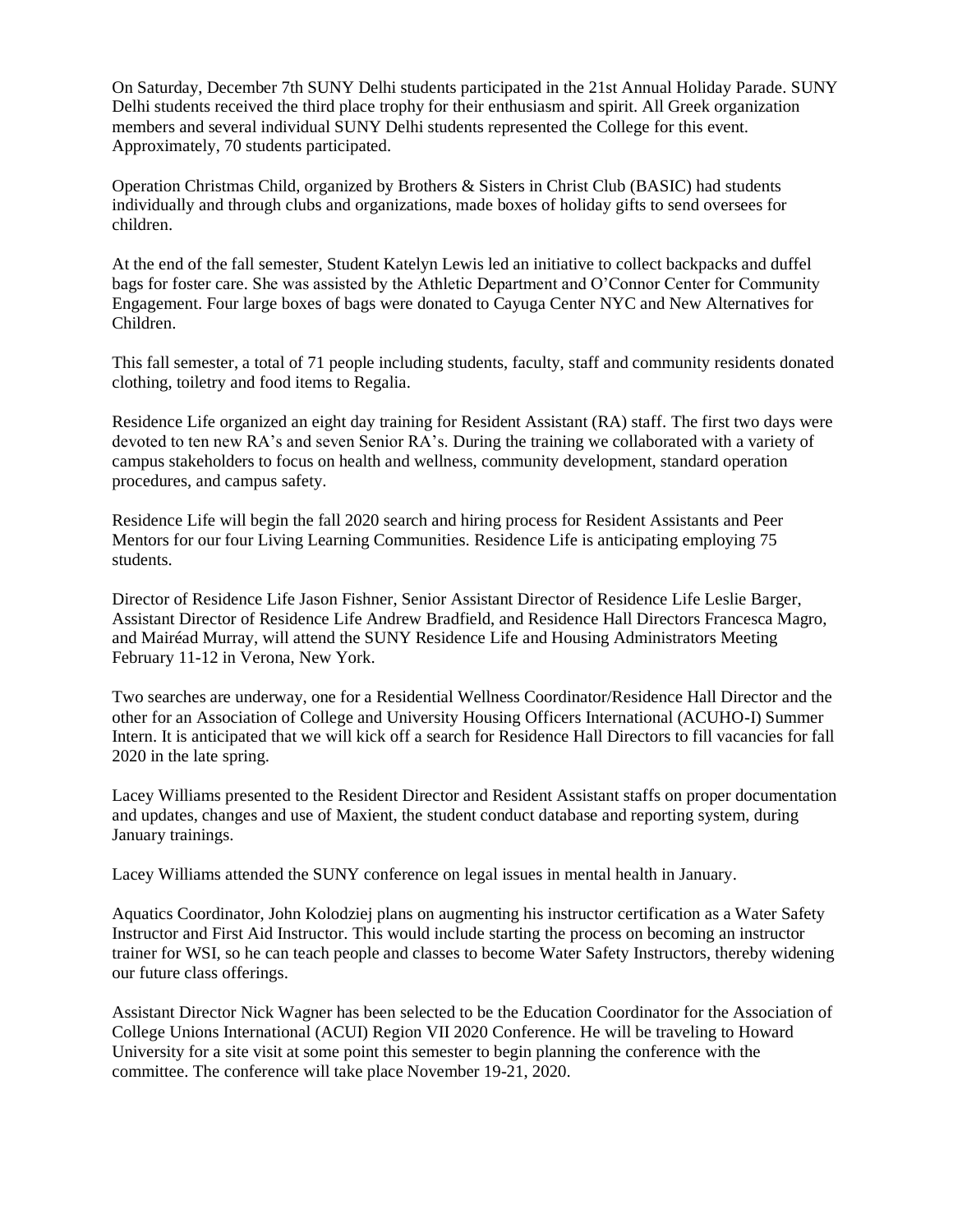International Student Services & Diversity Outreach, are developing a professional development session for faculty and staff regarding international and veteran students. For international students, this will involve covering the basics of life as an F1 student, as well as cultural issues and how the impact classroom performance. For veterans, we'll share some of the common issues our vet students face (families, disabilities, being a non-traditional student with real life responsibilities in addition to class).

Lori Barnes, Associate Dean of Students, and Mary Wake, Assistant Director of Counseling attended "Navigating the Legal Terrain of Mental Health Issues on Campus," sponsored by the SUNY General Counsel's Office, on January 7 and 8.

Lori arranged for two "Mental Health First Aid" 8 hour training for college faculty, staff and students over the Winter Break.

Jarvis Marlow-McCowin, Assistant Director of Multicultural Center and Franco DiMarco, Coordinator of Multicultural Center and Franco DiMarco, Coordinator of for faculty and staff regarding international and veteran student Lori provided training to Residence Life professional staff on Friday, January  $13<sub>th</sub>$  on the topics of mental health issues and improving communication in the event of public health emergencies (e.g. pertussis). Lori sponsored a stress reduction activity during the January Student Life Division meeting. Additionally, Lori met with the RA staff and professional staff to discuss our bystander intervention effort and to get their input on updates for the program. Lori also facilitated three sexual harassment in the workplace prevention trainings for student employees in January with over 30 students in attendance.

 Barbara Davies also attended a "Safe Zone" training, and Barb attended the 8 hour "Mental Health First Mary, along with Karen Gabriel, Assistant Director of Health Services, Barbara Davies, Physicians Assistant, and Ed Sanford, RN, participated in the Joint Labor-Management Training; "Global Cultural Diversity and Inclusion: Communicating Effectively in a World of Difference." Karen Gabriel and Aid" training on January 21st.

The Health & Counseling staff viewed and discussed the film, "Resilience: The Biology of Trauma and Science of Hope," as a staff development project.

EOP has revamped their Academic Success Program to be tailored for better success with EOP students on academic probation.

The EOP Peer Mentoring Program will have another strong semester with 6 devoted peer mentors matched with Spring Freshmen students.

 institutions that have similar programs. This semester is devoted to action by educating the campus of Delhi Dollars Scholars (DD\$) has taken the time to research common practices and speak with other who we are, and what we can provide students, faculty  $\&$  staff groups. Be on the lookout for events through Bronco Connect to learn more!

#### **Telling Our Story**

The winter athletic programs are in full swing with their competitive season. Men's Basketball leads the charge with a 12-7 overall record. SUNY Delhi, which is currently ranked #1 in the conference, will host the ACAA Men's Basketball final four Championship tournament on February 29 and March 1. Women's Basketball, under a first year new head coach continues to learn and improve. Women's and Men's Swimming and Diving is scheduled to compete at Wells on January 25. Women's and Men's Indoor track is competing in their second meet of the season on January 17. All of the ongoing promotion of Bronco Athletics is under the direction of Dan Graham, Sports Information Director. The athletics website is an archive as well as a living document that continually promotes and recognizes the outstanding athletics accomplishments. Go Broncos!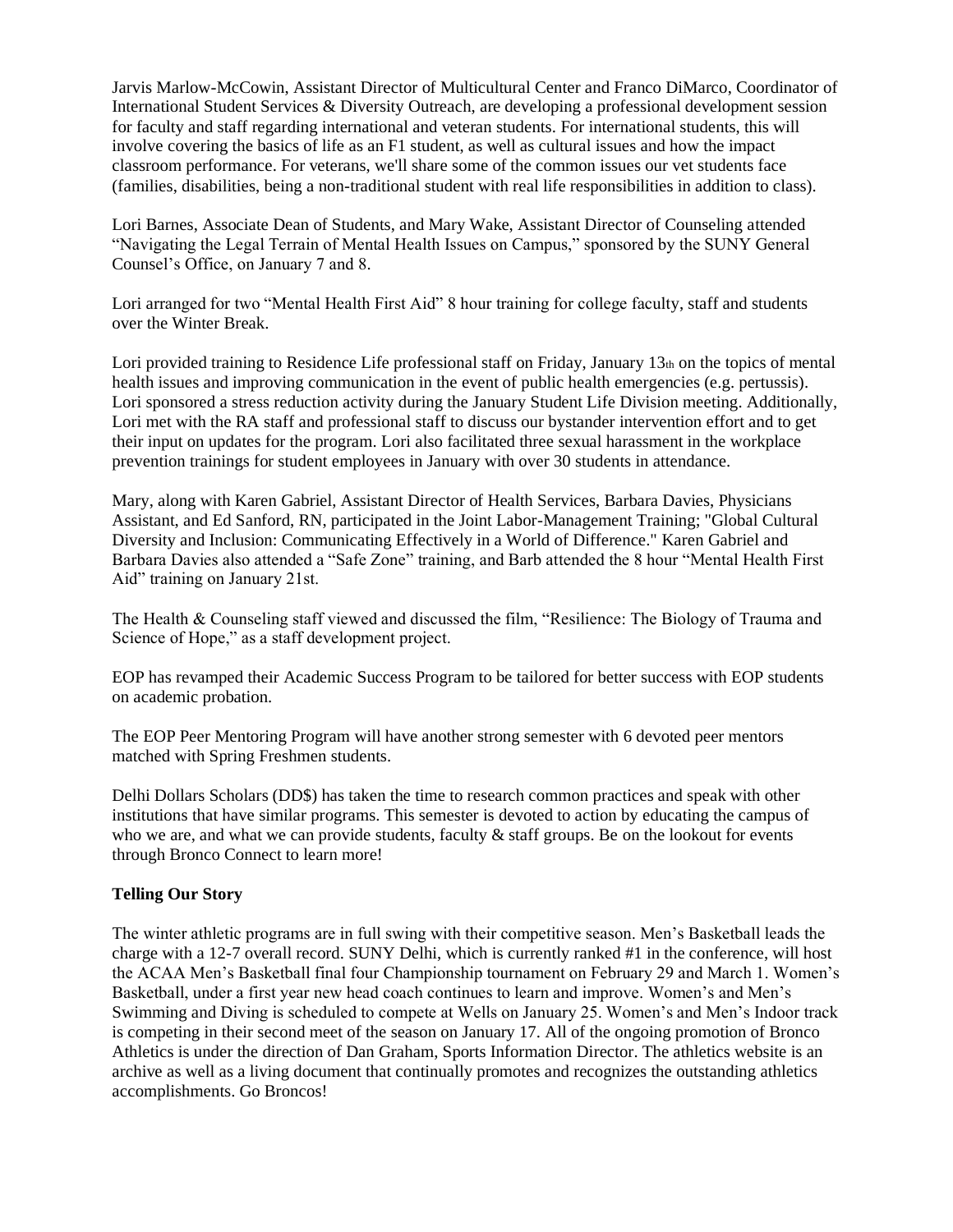The Helfgott-Renfroe Foundation awarded a gift of \$3,000 to the O'Connor Center for Community Engagement. Michele DeFreece, Senior Staff Associate, shared with committee members what SUNY Delhi College students are doing in the community and what is happening for the future. The Foundation was interested in being a part of new volunteering ventures.

The Delaware River Lodge #439 Masons awarded the O'Connor Center for Community Engagement \$500 to be used for Regalia "The Student Ready Store" to assist with addressing the student insecurity needs. The Masons have been volunteer community partners in community service days and food drives.

Residence Life continues to update our marketing materials for enrollment events and for housing selection for the 2020-2021 academic year.

RAs working for the fall 2019 semester had an average cumulative GPA of 3.13.

A new initiative, the Southern Tier Men of Color Achievement Consortium, spearheaded by SUNY Delhi, will include SUNY Broome and SUNY Cortland and is being developed by the three schools/programs. This Consortium is made possible by SUNY Delhi receiving a SUNY Explorations in Diversity and Academic Excellence grant. This initiative will serve as a resource to SUNY regarding launching and sustaining Men of Color student-success programs.

 Director, Larry Mannolini will be working with staff in the Governor's office and SUNY System Administration to develop the Inaugural Food Pantry Cooking Competition held in November state wide. Conceptually it will be a bracket-type tournament among other SUNY and potentially CUNY culinary programs culminating in the championship round in Albany.

Karen Gabriel met with the O'Connor Hospital Emergency Department staff to discuss communication and issues of common interest and concern.

Data analysis from the Fall 2019 term indicates a 2% increase in counseling visits from Fall 2018. Modifications were made to the triage/intake process to ensure a quick turnaround on appointment requests. In addition, several innovative outreach programs have been created to try to improve prevention education in the area of mental health and stress management. Health Services visits declined, which may be due in part to a change in our walk-in and appointment times. The change was made to ensure optimal utilization of staff.

Lou Reyes, Director of the Educational Opportunity Program, has been on a meeting tour with professional groups around campus educating them on what EOP provides the students, and determining collaborative ways EOP can assist all students, and departments across campus.

 will be a large project, and it will require assistance from all areas of the campus. EOP Staff will begin to devise a plan for the upgrade to a 3-week EOP Summer Bridge Program. This

#### **Student Potential**

 maintained and cumulative GPA of 3.0 or higher. 8 of the 17 athletic programs have a team cumulative The Athletics Department continues to monitor, document and assess academics of the student athlete population at the conclusion of every semester. Currently over 91% of student-athletes are in good academic standing and are making satisfactory progress towards their degree. Almost 39% have GPA of 3.0 or higher. Women's Softball leads the way with a 3.36. Additionally, 4 programs (men's basketball, men's lacrosse, men's golf, and women's softball) had their highest documented team GPA since the fall semester of 2012.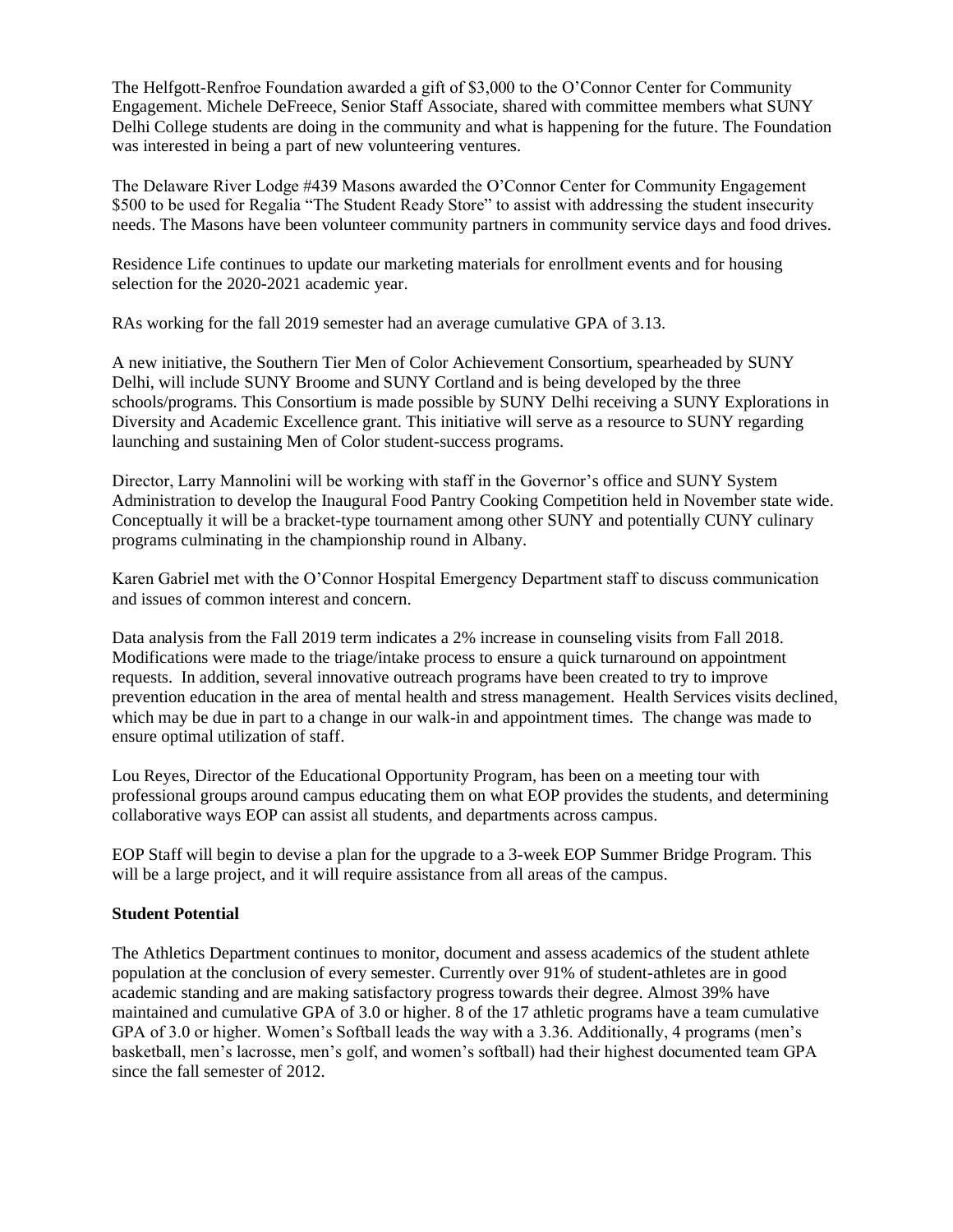The Clark Fitness Center is scheduled and ready to reopen with full-time hours for the campus community beginning on January 22, the first day of classes. Intramurals is scheduled to take a trip to see the Binghamton Devils AHL hockey team on January 31.

SUNY Delhi can always be counted on for high participation of campus students and staff as well as community residents. 94 Units of blood were collected during the fall 2019 semester. The first Blood Drive for 2020 took place on February 4 & 5.

135 Community Service Projects were completed for the fall semester. Highlighted events included the Andes Library Renovation project, CANtribute Stop Hunger Program, Adopt a Spot Program and students making a difference with holiday bazaars, pancake breakfasts, trash clean up and dog washes. Volunteer services hours were calculated to be 6800 hours.

Student athletes have been highlighted as having the #1 Community Service Project for the fall 2019 semester. Each Sunday, a team would clean up trash in the Village of Delhi, wearing their team shirts. Community residents have been making positive comments as well as helpful suggestions to spreading the word about all the ways SUNY Delhi students are working in the community.

Residence Hall Director Sean Babcock, as part of his professional development working with Health and Counseling staff, has developed and implemented a workshop for students on academic probation. Topics covered during the workshop include self-care, time management, and tackling stress and anxiety.

The Residence Hall Association is planning four campus wide programs for the spring 2020 semester.

 students, which should be ready to implement for the fall 2020 semester. The Alcohol and Other Drug Prevention Taskforce (AODPTF) is finalizing the TRAC module for new

 assess student understanding of the code and the college conduct procedures Student Rights and Responsibilities is working to edit and update the Alcohol and Drug Education Class for repeat offenders and will develop focus groups on campus to review the student code of conduct to

Student Conduct Council Training will have follow-up training sessions in February, and will be will include all Residence Hall Directors.

An off-campus living guide/training is now available on Vancko Hall; the on-line training will be a requirement for students to complete if they wish to live off-campus starting in the fall 2020.

 Jarvis Marlow-McCowin and MOSAIC Intern/Peer Mentor, Eddy Acosta, will present at SUNY Oneonta's Student Diversity Leadership Conference on the impact of peer-peer education in fostering healthy masculinity development among college men. Conference engagement provides opportunities for students and educators to "tell the Delhi story" while showcasing "student potential" as students are presenting at such conferences!

MOSAIC will implement a professional development opportunity for members of the campus community to enhance their cultural awareness skills. Professional development opportunities is just one way MOSAIC is "investing in people" to foster a more welcoming and inclusive environment for all ensuring educators are equipped with multicultural competency skills. Some examples are:

- Individuals being exposed to presentations designed to provide skill development around supporting international students, military-affiliated and Veteran students, and other students from various backgrounds (i.e., Men of Color, LGBTQ+).
- The "M.O.S.A.I.C. Conversations" program designed to provide the campus community with a forum to engage in authentic and unfiltered dialogue about current socio-cultural topics impacting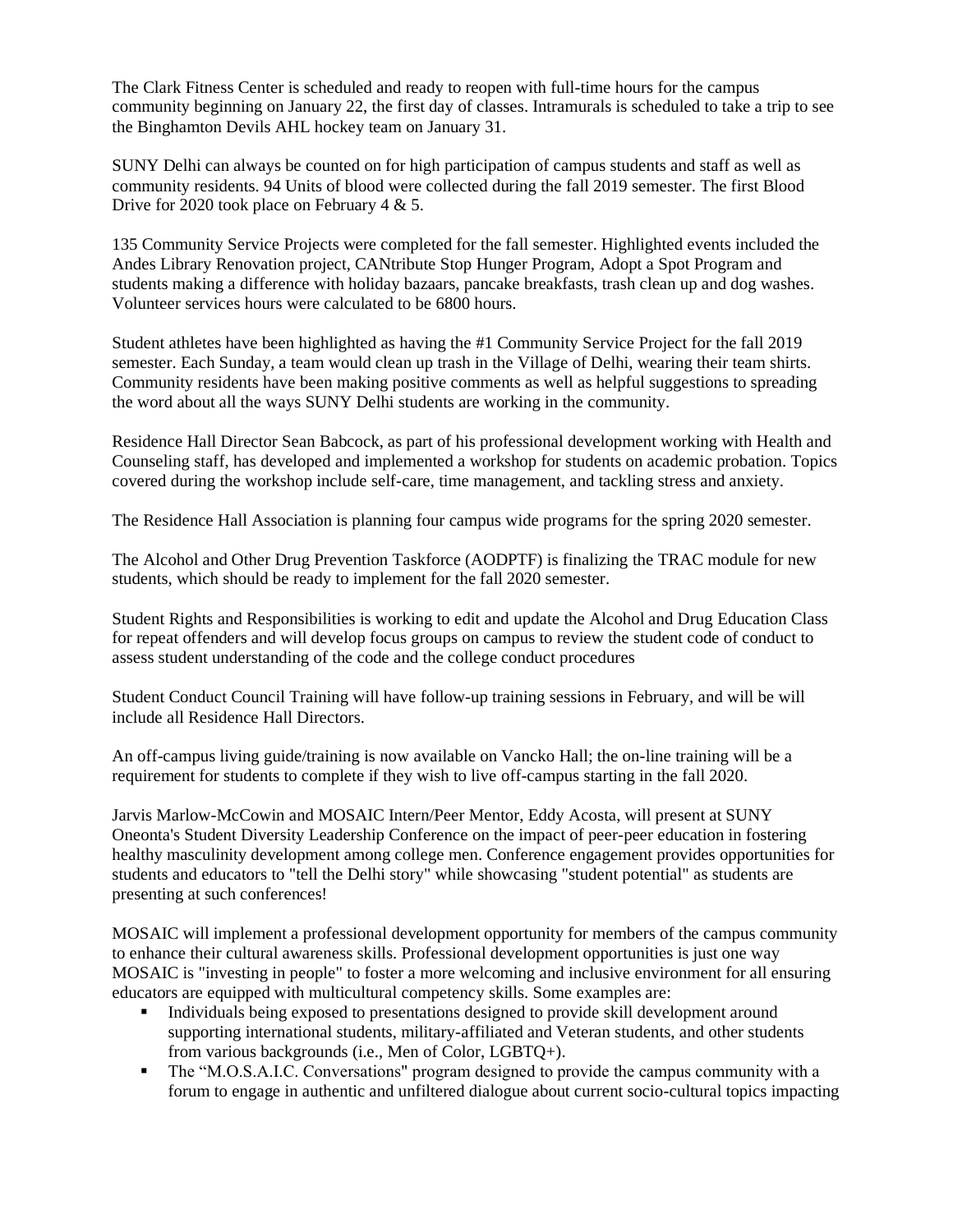their lives. Engaging in socio-cultural dialogue is shown to enhance student experience and sense of belonging, all leading to greater retention as students are actively involved.

▪ Professional staff in MOSAIC are currently working with student clubs/organizations (i.e., Latin American Student Organization, Black Student Union, Asian Culture Club, Upsilon Delta Epsilon) to host a week of events in March related to Asian, African, Native American, and Latin American culture.

 Additionally, MOSAIC is very excited about the partnership with Delhi Campus Childcare Center (DC4) to implement a Junior MOSAIC Ambassador Program. This multicultural youth program is designed to provide school-aged youth with exposure to multiculturalism. MOSAIC staff will train student clubs/organizations to facilitate multicultural programming with DC4 youth. Students will read multicultural children's books, share parts of their culture through food, song, dance, etc. in an effort to also enhance their multicultural skills. So far, three Greek organizations (Delta Omega Epsilon, Zeta Delta Tau, and Upsilon Delta Epsilon) volunteered their time and talents! Students will also earn 1 hour of community service for each hour devoted to this initiative. Once the program is up and running, we expect to provide opportunities for faculty and staff to join according to their schedules.

Franco DiMarco is planning a film screening with Dr. Ceng Chen, a Harvard-educated scientist and award-winning documentary film maker, of her film Artes Liberales, a look at the experience of international students, the value of holistic education, and the challenges acculturation.

Franco DiMarco will also be working with our military-affiliated students to put together some type of banquet-style appreciation dinner, possibly at Bluestone.

 give oxygen. Also how to prevent disease transmission and state and local procedures. These classes will teach students preventive lifeguarding, to prevent injuries from every occurring. We will also have a class Aquatics is excited to have Project Perfect return to Kunsela Pool. In this program local high school juniors and seniors teach and play games with children with disabilities. A class on Waterfront Lifeguarding will be available where students and community members will learn how to become lifeguards and become certified. They will learn waterfront lifeguarding, first aid, CPR, AED, and how to on lifeguard recertification and CPR recertification.

The Fraternity/Sorority Life unit is working on engaging the community for the spring 2020 semester. Active members will attend a newly developed recruitment training, which serves to educate them on values based recruitment methods, and how to market their individual experiences. There will also be a required recruitment orientation sessions for potential new members to demystify what it means to be a member of a Greek organization, including time and financial commitments, what the new member education process should look like, and institutional standards.

At the end of February, Assistant Director of Fraternity and Sorority Life Shannon Marlow-McCowin will be taking 2 students to attend the Northeast Greek Leadership Academy (NGLA) in Baltimore, Maryland. Students will be expected to share out the information that they learned during Greek Council so that other members may benefit from the sessions.

"Tips for the University" an alcohol and drug education program was provided for the new RA staff members on January 16th. Additional sessions were held on January 15th, 17th and 21st on counseling issues and health issues respectively.

C. Christian Vesterfelt, Senior Counselor, and Ed Sanford, RN, met with student veterans to discuss Health & Counseling Services and how best to meet their needs during their time at the college.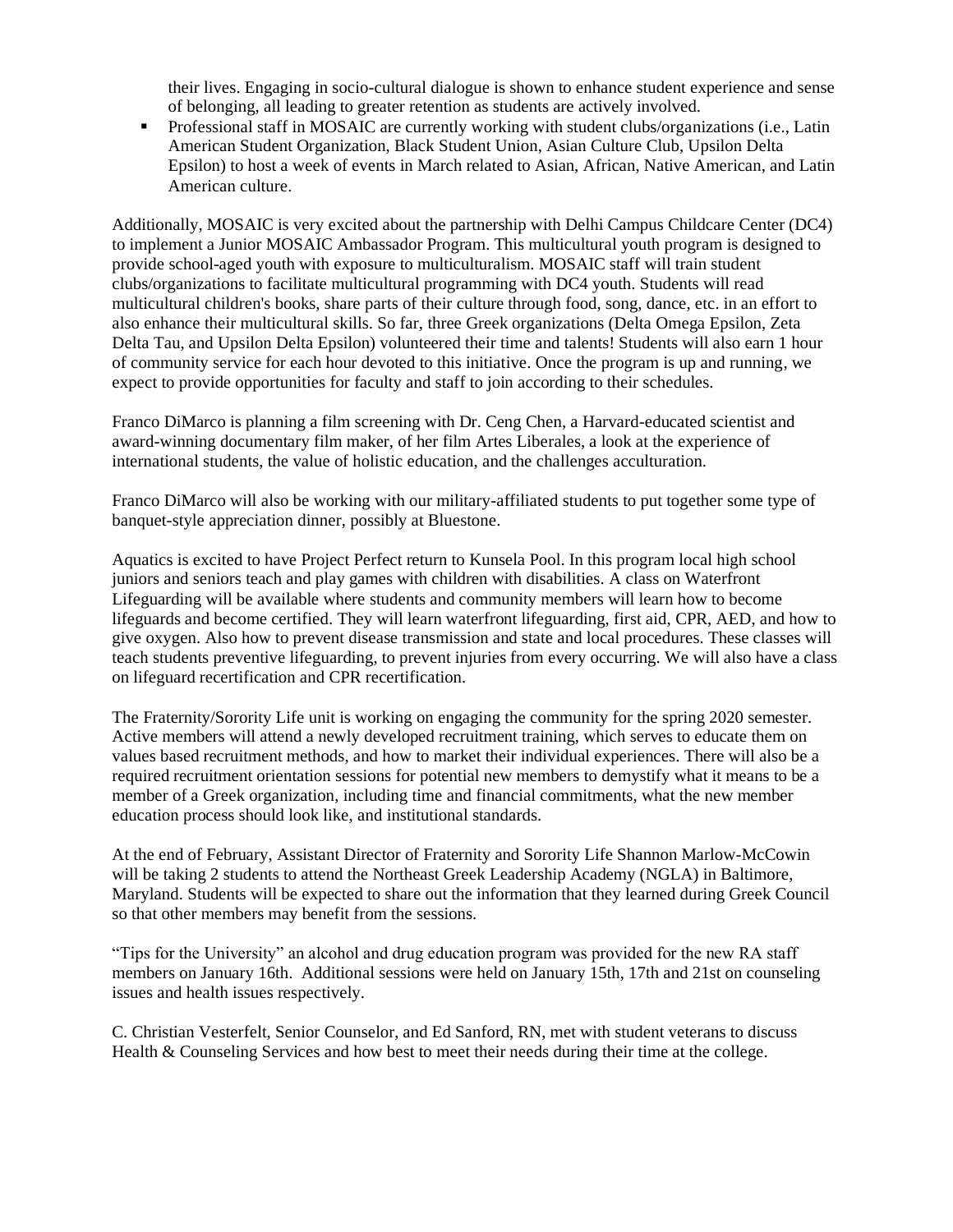Future Leaders Acquiring Great Skills (FLAGS) continues to be a cornerstone support group for EOP students. Jonathan Annan, EOP Counselor, will continue to lead this effort, with meets every Monday this semester.

 Self-Defense Class this semester. Both look forward to utilizing Vancko Hall for class assignment Elizabeth Hoyt and co-instructor Cathy Harris, Senior Counselor, have a robust class for the Women's submissions to better serve the students requests.

#### **Enrollment**

As an ongoing effort, athletics is continuing to promote the recruiting and retention efforts of studentathletes for the benefit of the institution. Currently there are 255 student-athletes represented in the 17 programs. Men's track and men's lacrosse currently have the highest participation numbers and women's golf and women's swimming have the smallest.

Residence Life staff will be traveling to Admissions field events during the spring 2020 semester.

This spring, applications are being accepted for the Residential Student Success Scholarship. The scholarship is awarded to eligible returning students living in the residence halls in the form of a reduced room rate starting for the fall 2020 semester.

The January Bronco Ready Day program was completed with four student orientation leaders assisting in getting 51 new students acclimated to campus and ready for classes. The Bronco Ready Committee reviewed assessment and will make adjustments for the future.

 online mandatory class to ensure they knew about the expectation of compliance and completion. Contacted all new students regarding the "Sexual and Interpersonal Violence Prevention and Response"

Reviewed over 130 academic dismissal appeals and identified 48 students in need of a consultation with our staff as a result of personal challenges identified in their appeal. Coordinated outreach to this group to ensure timely consultations are scheduled with each student. The goal is to identify and refer students to appropriate support services and improve retention and student success.

Assisted two students with medical leaves for the spring term and assisted 6 students with the return process to the college after completion of a medical/personal leave of absence.

Staff participated in Bronco Ready events on January 21st and provided information to new students on services available in Foreman Hall. Staff have been in contact with new incoming students regarding health requirements and assisting them with compliance with state mandates for immunization records and meningitis vaccine documentation.

Counseling staff are conducting 48 consultations with students who were granted an appeal of their academic dismissal in Fall 2019. The goal of these sessions is to identify supports available to assist these students in achieving their academic goals at SUNY Delhi.

EOP has determined better ways to interview positional students. This enhancement will allow those students attending the best chance of success in the program, and at SUNY Delhi.

 Elizabeth Hoyt was appointed as a member of the SUNY Delhi Electronic & Information Technology (EIT) Accessibility Committee. The committee is authorized through the SUNY Board of Trustees, and was created to provide assistance in addressing accessibility requirements and establishing policies and practices for compliance and inclusion.